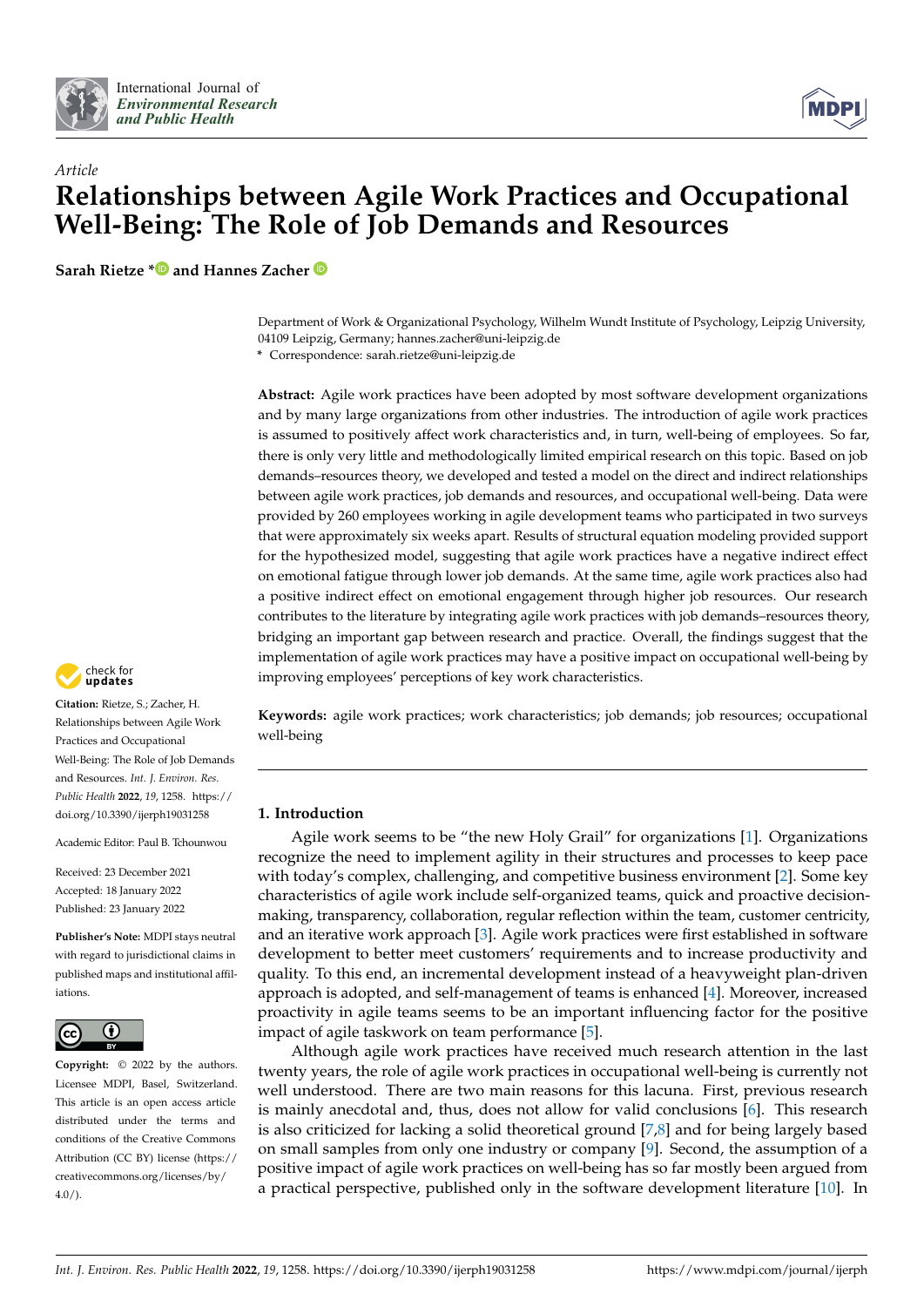contrast, psychological research has not yet addressed the issue of agile work practices and their effects, maybe because of unfamiliarity with the software technology literature, or because psychologists might believe that agility is nothing new or just a fast-fading trend. However, agile work practices are becoming more widespread, and they involve fundamentally different approaches to team collaboration than traditional project work.

According to self-determination theory  $[11]$ , meeting the innate psychological needs for autonomy, belonging, and competence promotes intrinsic motivation, self-regulation, and well-being in individuals. Agile work provides an environment that supports the fulfillment of those needs by fostering important job resources  $[9,12]$  $[9,12]$  and psychological empowerment [\[13\]](#page-20-12). In addition, agile work practices have the potential to decrease stressful demands by promoting a sustainable pace  $[14]$ , by fostering self-organization  $[15]$ , and by offering a safe space to team members [\[16\]](#page-20-15). Agile work practices may relate to employees' perceptions of work design and work characteristics  $[8,12,17]$  $[8,12,17]$  $[8,12,17]$ , which in turn are important predictors of occupational well-being  $[18]$ . In this paper, we develop and test a model to better understand the link between agile work practices, work characteristics, and occupational well-being. Moreover, we combine agile work practices with a well-established psychological theory of work characteristics and well-being, the job demands–resources (JD–R) theory [\[19\]](#page-20-18). The JD–R approach accounts for two main mechanisms: first, the energy-depleting process triggered by job demands, which have a negative impact on well-being; and second, the motivation process started by job resources, which have a positive impact on well-being. We investigate the extent to which agile work practices relate to occupational well-being via the two processes of well-being described above. Our conceptual model is shown in Figure [1.](#page-1-0) Overall, we assume that agile work practices positively relate to occupational well-being. More specifically, we hypothesize that

- Agile work practices are directly related to lower levels of emotional fatigue and higher levels of emotional engagement, which represent two important indicators of occupational well-bei[ng](#page-20-20)  $[20,21]$ ;
- Agile work practices are directly related to lower levels of job demands and higher levels of job resources; and  $\mathcal{A}$
- Agile work practices indirectly relate to occupational well-being via job demands (the energy-depleting process) and job resources (the motivation process).

<span id="page-1-0"></span>

**Figure 1.** The hypothesized job demands–resources model for agile work practices. **Figure 1.** The hypothesized job demands–resources model for agile work practices.

This paper aims to contribute to the existing literature in several ways. First, although research on the consequences of agile work practices and research on effective work design should be closely related, they have so far largely been discussed separately (e.g., agile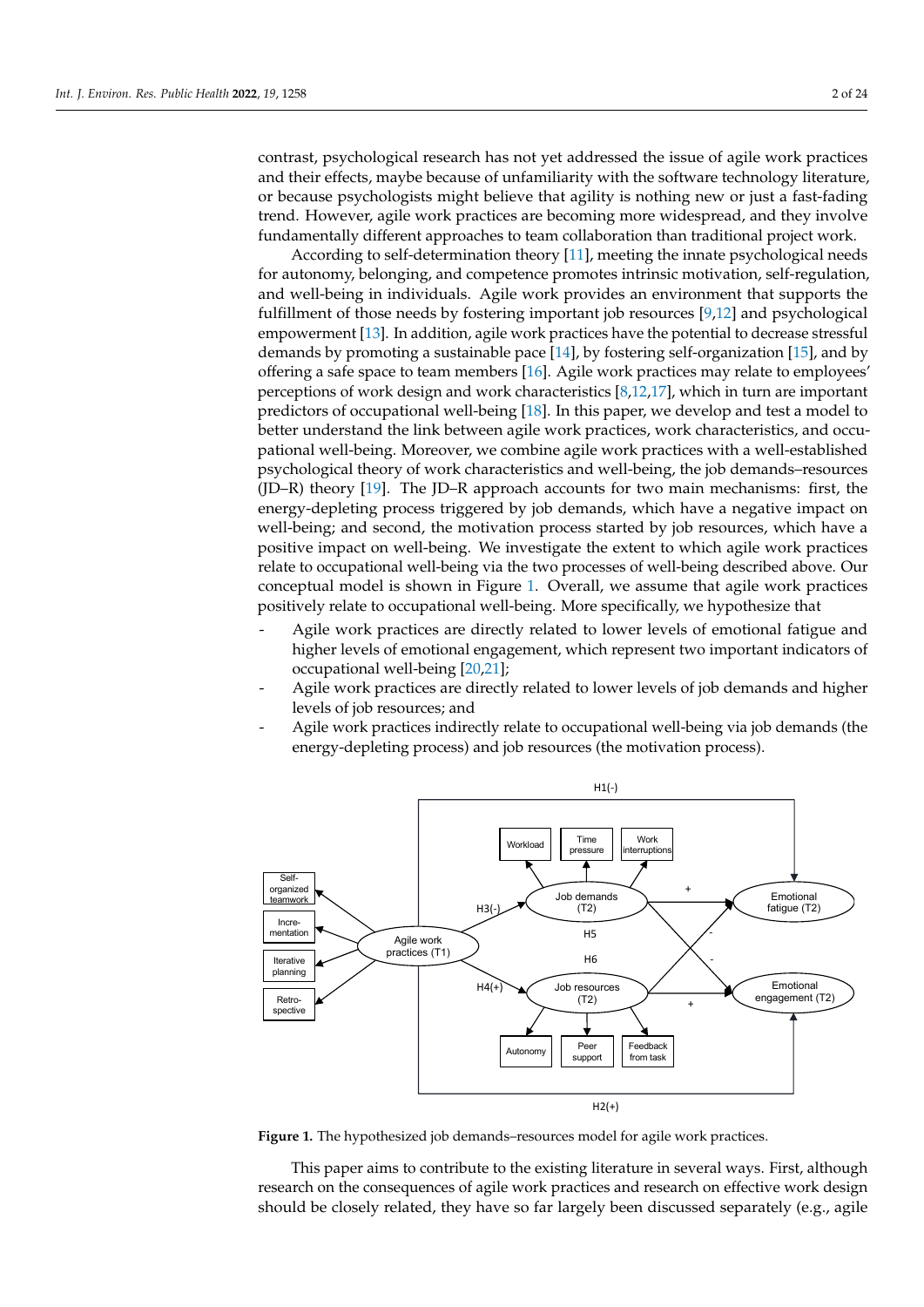work practices in the software development literature and work design in the psychology literature). We integrate these two areas and explore the links between agile work practices, work design, and well-being based on well-established psychological theory and an empirical study. Second, we expand the JD–R literature by integrating concrete work practices (i.e., agile work practices) and investigating their role in both the motivational and energy-depleting pathways to occupational well-being. So far, research on JD–R theory focuses on individuals' perceptions of work characteristics as predictors of well-being but has neglected the role of specific work practices implemented at team or organizational levels [\[22\]](#page-20-21). With the investigation of agile work practices in this context, we apply psychological theory to understand current practical issues and thus contribute to closing the gap between research and practice. Third, this paper also provides an important practical contribution for the many companies undergoing agile transformations. We provide insights into which resources need to be strengthened when introducing agile work practices and which potential demand traps organizations need to watch out for in order not to jeopardize the well-being of their employees.

# **2. Theoretical Background**

# *2.1. Agile Work Practices*

Agile work practices can be defined as project management and team practices that are based on a worldwide-agreed value system as described within the agile manifesto [\[4\]](#page-20-3). This manifesto offers an alternative to traditional ways of collaboration. Elements of the agile value system are designed to promote transparency, inspection, and adaptation [\[23\]](#page-20-22). Agile work practices are developed to directly address the problems of rapid change and to enable the team to respond effectively to change by streamlining information and decisionmaking processes [\[7,](#page-20-6)[24\]](#page-20-23). Customers are not defined as mere recipients of the final product, but they are actively involved in the development process [\[4\]](#page-20-3). The business benefits of implementing agile work practices are diverse, such as team effectiveness, product quality, project performance, customer satisfaction, and project predictability [\[10](#page-20-9)[,25](#page-20-24)[,26\]](#page-21-0). Different agile methods and practices exist, such as Scrum, Kanban, or Extreme Programming, which all share common characteristics [\[10,](#page-20-9)[27\]](#page-21-1).

The focus of agile work practices is on the people who work together in a team [\[28\]](#page-21-2). The traditional command-and-control management style is replaced by a collaborative, self-organized management of the team itself [\[29\]](#page-21-3). This brings decision-making authority directly to the level of operational problems and uncertainties, resulting in increased speed and accuracy of problem resolution [\[30\]](#page-21-4). The role of management is to provide an environment of support and trust and to act as a servant leader.

For this study, we focused on four key agile work practices that make up the core elements of agile working, namely self-organized teamwork [\[31\]](#page-21-5), iterative planning, incrementation, and retrospective [\[5](#page-20-4)[,12\]](#page-20-11).

## 2.1.1. Self-Organized Teamwork

Team self-organization means that agile teams autonomously coordinate their own work and regulate their own boundary conditions, and that team members share leadership and decision authority [\[31\]](#page-21-5). This includes the commitment and willingness of team members to manage, structure, and organize themselves [\[3\]](#page-20-2). Agile project teams can freely choose tools and technologies as needed, and they can make personnel decisions as well as decisions about how to handle changes of user requirements on their own [\[32\]](#page-21-6).

## 2.1.2. Iterative Planning

Agile teams work in short, recurrent, one- to five-week-long work iterations. At the beginning of each iteration, team members and business owners agree on what will be delivered during the upcoming iteration [\[14\]](#page-20-13). The team estimates the amount of work each task will require, and, based on this, it plans and decides on how much work can be completed [\[12\]](#page-20-11). Agile teams prefer to reduce the scope of tasks to keep their timetables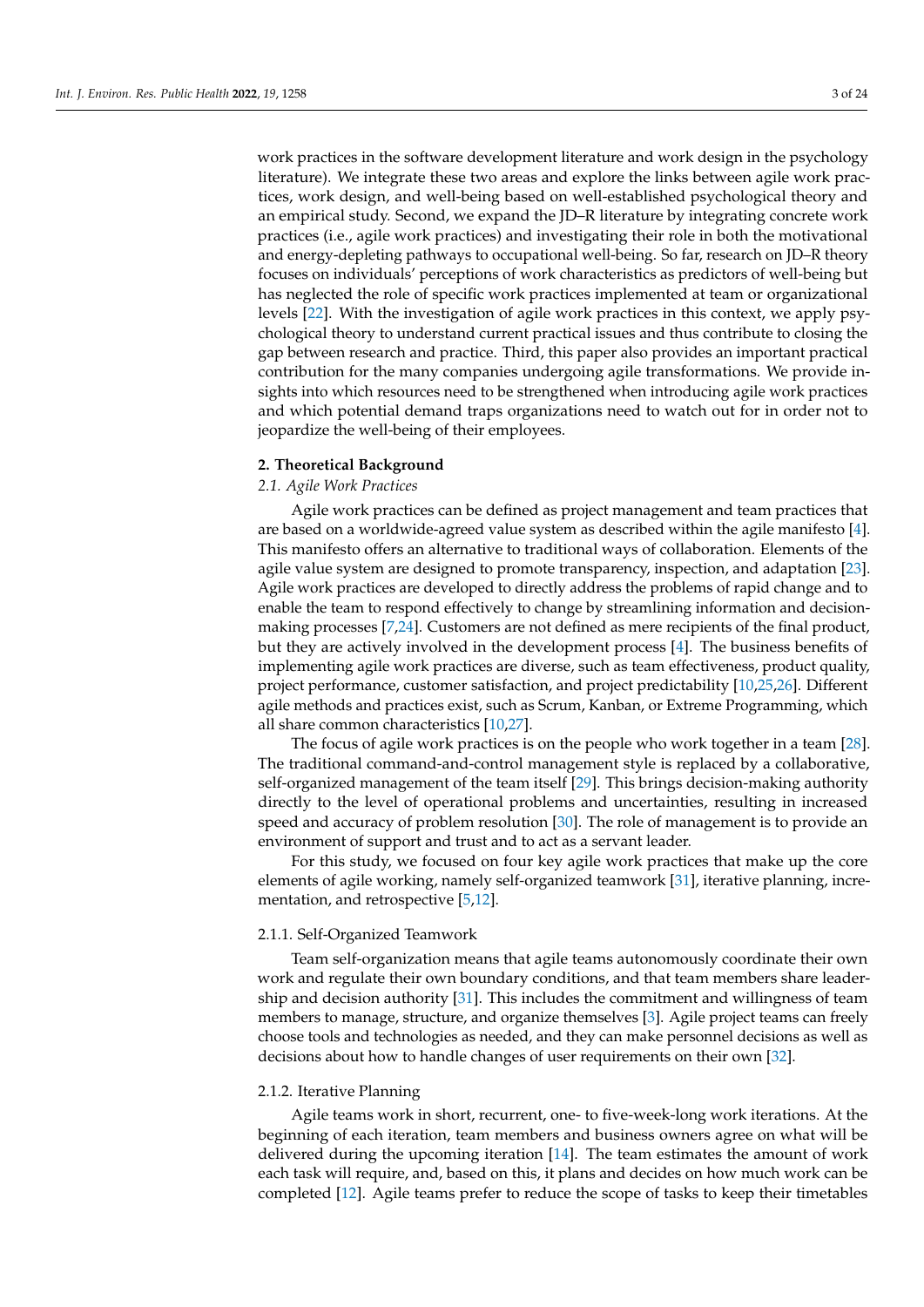rather than delay deadlines [\[14\]](#page-20-13). Subgoals are defined regularly and evaluated at short intervals to be able to integrate customer feedback constantly.

#### 2.1.3. Incrementation

Agile teams follow a process of incremental planning and delivery, aiming to deliver a potentially working product increment after each iteration to receive immediate feedback [\[12\]](#page-20-11). Projects are developed in a stepwise manner to achieve continuous improvements [\[3\]](#page-20-2). Furthermore, the work performed during each cycle is strictly defined so that major tasks need to be split into smaller components to fit with the length of the cycle [\[32\]](#page-21-6). Following an incremental approach allows agile teams to experiment with different ideas and to start developing prototypes that will be refined throughout each iteration [\[5\]](#page-20-4).

## 2.1.4. Retrospective

Reflection is another key dimension of agility. Agile teams regularly question their behavior, reflect on their collaboration, and look for improvements in their work [\[3\]](#page-20-2). This reflection is usually done in regularly scheduled retrospective sessions in which the team looks back at the last iteration. Thus, retrospectives can be seen a structured way to foster team reflexivity [\[5\]](#page-20-4). Important aspects the team should focus on during the retrospective include the identification and discussion of obstacles, the discussion of feelings, team dynamics and conflicts, the analysis of previous action points, and the identification of future action points [\[33\]](#page-21-7).

## *2.2. Occupational Well-Being and Job Demands–Resources Theory*

Subjective well-being refers to how a person values their life [\[34\]](#page-21-8). A person has high subjective well-being when, first, they are satisfied with their life (cognitive level) and, second, they frequently experience positive emotions such as joy or happiness and rarely experience negative emotions such as sadness or anger (affective level). Subjective wellbeing can vary across different life domains (e.g., family, work); however well-being in different life domains is highly interconnected [\[35\]](#page-21-9). Regarding the work domain, reciprocal relationships were found between life satisfaction and job satisfaction as well as between happiness in life and happiness at work [\[36\]](#page-21-10). Applying Diener's definition [\[34\]](#page-21-8) to the workplace, occupational well-being is composed of a cognitive evaluation of the job, such as job satisfaction, and an affective evaluation, meaning the positive or negative emotions employees experience at work, such as work engagement or burnout.

JD–R theory [\[19](#page-20-18)[,37\]](#page-21-11) is one of the leading models that specify the work characteristics that are related to the affective well-being of individual employees. It provides a comprehensive theoretical framework that links aspects of work design with indicators of occupational well-being, such as exhaustion and engagement. According to the model, work characteristics, as antecedents of well-being, can be grouped into two major categories, job demands, and job resources. Job demands are work characteristics that require a high degree of physical, emotional, or mental effort. Job resources are health-protecting factors that stimulate personal growth and facilitate coping with high job demands [\[19\]](#page-20-18). JD–R theory proposes two main pathways to explain well-being. First, the confrontation with high or poorly designed job demands (e.g., time pressure, workload, or role conflicts) can lead to strain and exhaustion through a psychological stress process. A permanently high effort without regeneration possibilities leads to a full consumption of resources that can hardly be rebuilt. Second, the presence of high job resources plays an important intrinsic and extrinsic motivational role and leads to high work engagement [\[37\]](#page-21-11). Schaufeli and Taris [\[38\]](#page-21-12) provide a comprehensive overview listing 61 job demands, job resources, and personal resources as antecedents of burnout and engagement as well as consequences of burnout and engagement, which have been extensively studied in JD–R research. Their meta-analysis shows that the scope of the JD–R study and the relationships assumed can be replicated for different countries, cultures, and occupational groups, including studies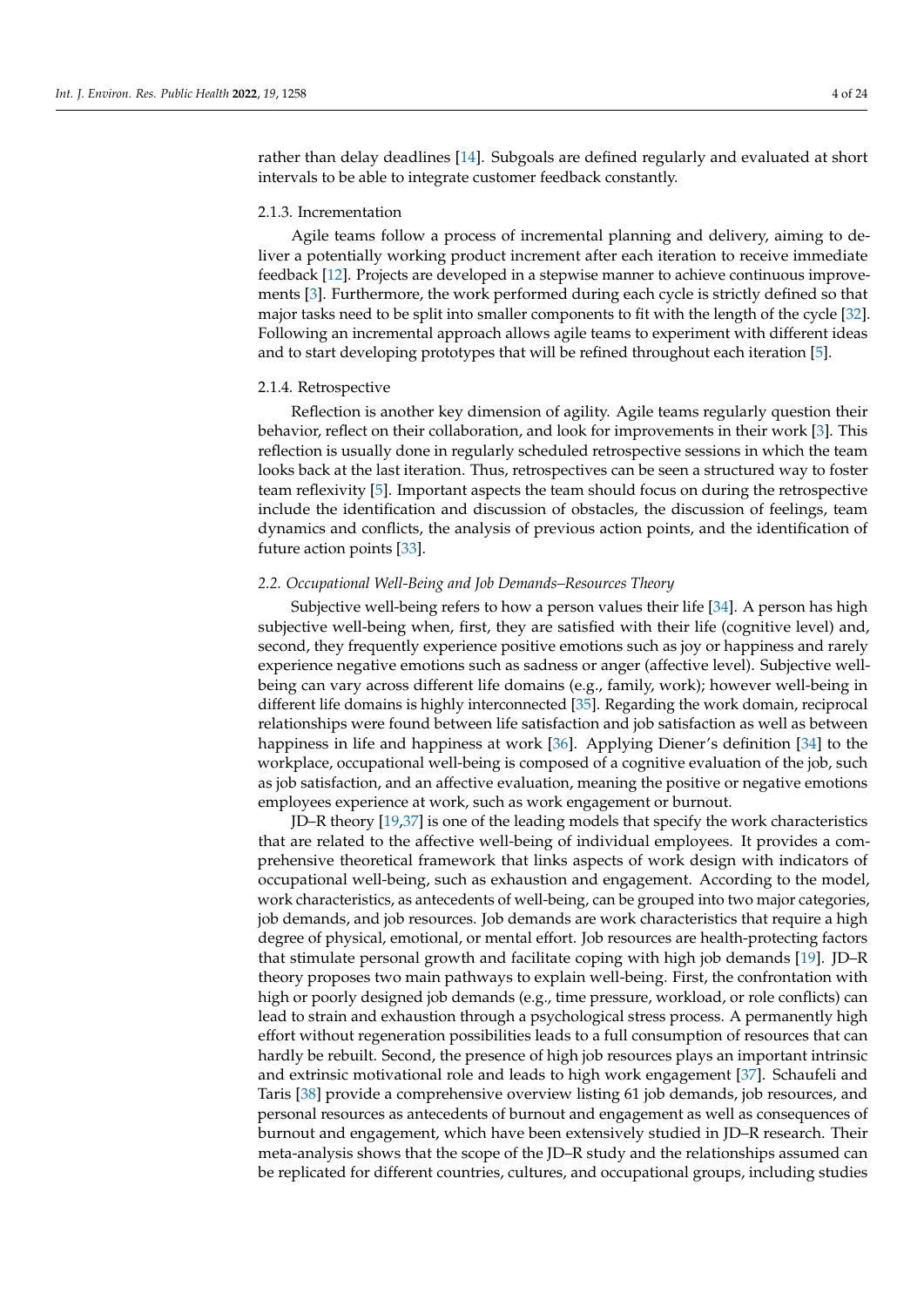that consider software development environments. In summary, JD–R theory provides a solid foundation for exploring our questions about well-being in agile development teams.

#### **3. A Job Demands–Resources Approach for Agile Work Teams**

#### *3.1. Total Effects of Agile Work Practices on Occupational Well-Being*

Agile working may influence not only employees' performance, but also their satisfaction and well-being at work, because people are put at the center of agile teamwork [\[28\]](#page-21-2). For example, agile team practices such as retrospective meetings or daily stand-ups lead to continuous exchange, shared learning, and high bonding within the team, increasing employee perceptions of psychological safety, transparency, and fairness of communication [\[39\]](#page-21-13). In addition, individuals in agile teams report high levels of psychological empowerment resulting from both regular team interaction and support, and greater team responsibility [\[32\]](#page-21-6). In agile teams, structures with fewer hierarchies, higher levels of autonomy, and increased team motivation are created, which in turn can lead to a higher level of job satisfaction [\[12](#page-20-11)[,40](#page-21-14)[,41\]](#page-21-15), affective organizational commitment [\[9\]](#page-20-8), and work engagement [\[42,](#page-21-16)[43\]](#page-21-17). Furthermore, by promoting agile work practices within the organization, attractive and people-oriented values such as respect, courage, and commitment come into sharper focus and change the way team members feel [\[23\]](#page-20-22). Finally, agile teams are supported to focus on their core work and to experience the value they contribute to the big picture, which is positively associated with well-being [\[16\]](#page-20-15).

At the same time, agile work practices may also prevent negative feelings and negative indicators of well-being at work, such as stress [\[15\]](#page-20-14), overload [\[14\]](#page-20-13), or exhaustion [\[17\]](#page-20-16). For example, an iterative approach not only enables a rapid response to changes but can also ensure a sustainable pace of work through balancing the workload during a work period [\[14\]](#page-20-13). In addition, the iterative process provides the opportunity to regularly experience success and minimize the risk of major failures [\[16\]](#page-20-15). Furthermore, a high level of team autonomy and consultation in decision-making can reduce stress at work [\[44\]](#page-21-18) and is negatively related to exhaustion [\[45\]](#page-21-19). For example, by planning the tasks together before the next iteration, the team can have a good, shared estimate of how much work is realistically achievable, which can prevent overload and create regeneration potential between iterations [\[16\]](#page-20-15). To conclude, we assume an overall positive effect of agile work practices on well-being.

## **Hypothesis 1 (H1).** *Agile work practices are negatively related to emotional fatigue.*

## **Hypothesis 2 (H2).** *Agile work practices are positively related to emotional engagement.*

## *3.2. Direct Effects of Agile Work Practices on Job Demands*

Job demands usually become stressors when meeting them requires too high effort or when individuals feel overloaded [\[19\]](#page-20-18). Agile teamwork is organized in a way that it has potential to prevent individuals from experiencing too high job demands. Agile teams have high levels of control over the planning and execution of their work, which, following the JD–R theory, can buffer the relationship between job demands and strain. More specifically, agile teams work in short iterations, for which they plan their workload in a self-determined manner and can thus influence that the scope of tasks and deadlines so as to keep them realistic. A clear prioritization for each defined iteration helps team members to work in a more concentrated manner and thus experience less interruptions. Workload, time pressure, and work interruptions are job demands that are linked to well-being at work, especially to its negative aspects, such as fatigue or burnout [\[37\]](#page-21-11). Thus, they are assumed to also play an important role in explaining well-being in the context of agile teams.

## 3.2.1. Workload

Workload can become a burden if the ratio between the capabilities or resources available and the amount of work required for a task are disproportionate [\[46\]](#page-21-20). Agile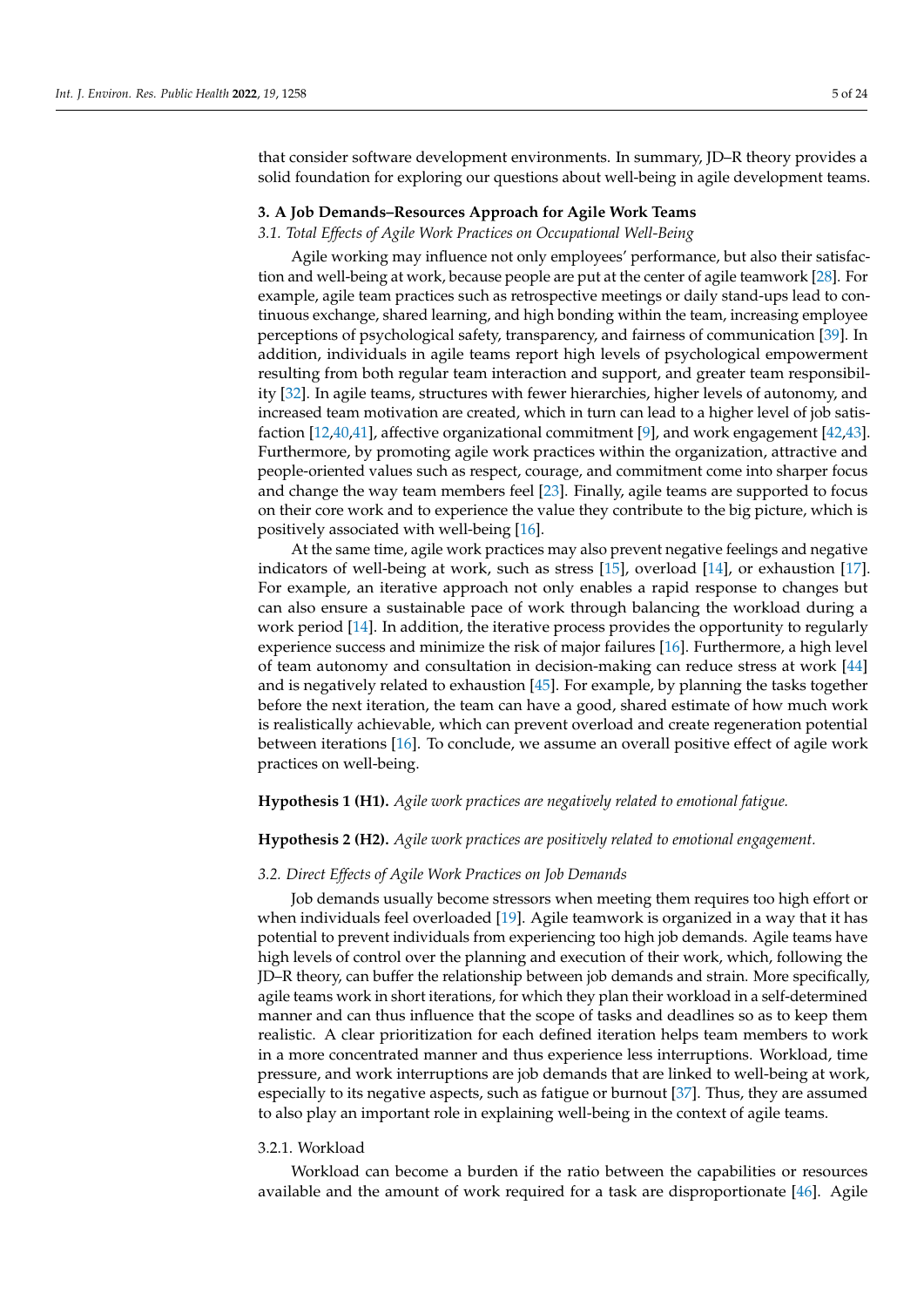## 3.2.2. Time Pressure

The main stressors in traditional IT project teams include time pressure due to ongoing project deadlines [\[49](#page-21-23)[,50\]](#page-21-24) and unplanned time requirements [\[51\]](#page-21-25). Time pressure has a hindrance and health-impairing effect on employees if they feel that the pressure situation cannot be influenced [\[52](#page-21-26)[,53\]](#page-21-27). Agile teams are responsible for their own work planning, so they have full control over how much work they put into a work iteration. The iterative approach allows requirements to be collected and planned for the team in a bundled way. This creates free working periods for the development team during an iteration. It has been shown that deadlines in highly agile teams are not perceived as a negative type of time pressure that causes stress, but that agile working promotes a healthy, sustainable pace within teams [\[14\]](#page-20-13). Furthermore, it is typical for agile work that each meeting is conducted according to a specific "timebox", meaning that a planned activity takes place in a fixed and maximum unit of time. For example, a retrospective meeting should not exceed 90 minutes for a two-week iteration [\[23\]](#page-20-22). Timeboxing ensures that meetings remain focused and are not unexpectedly lengthened by discussions, which prevents developers from working productively.

in the work progress. Finally, retrospective meetings also provide a platform to address

workload issues and find appropriate solutions within the team.

## 3.2.3. Work Interruptions

Work interruptions, for example by colleagues or phone calls, are also one of the key psychological strains found in traditional IT project environments [\[51\]](#page-21-25). On the contrary, working in a focused way by strictly following an iterative approach is one of the core agile values [\[23\]](#page-20-22). At the beginning of an iteration, teams jointly plan their priorities and agree on what will be delivered during the iteration. Once these priorities are transparent and committed, individuals can work through the tasks in a focused manner and are not disturbed by constant changes in scope [\[14\]](#page-20-13). The iterations can thus be understood as a protected space in which the individuals can concentrate on their tasks with few interruptions.

**Hypothesis 3 (H3).** *Agile work practices are negatively related to job demands (i.e., workload, time pressure, and work interruptions).*

## *3.3. Direct Effects of Agile Work Practices on Job Resources*

The introduction of agile work practices in the workplace changes the way people coordinate, communicate, and work together in a team [\[54\]](#page-22-0). For example, iterative planning and retrospective meetings provide a platform for regular direct exchange and alignment. The meetings enable the team to keep each other informed, to solve problems together, to exchange feedback, and to discuss possible improvements, which helps the team to work more efficiently [\[55\]](#page-22-1). Furthermore, agile work practices support the feeling of belonging and the building of supportive relationships [\[56\]](#page-22-2). Shared leadership and self-management enable and motivate individuals through perceived autonomy and decision-making competence [\[54\]](#page-22-0). Thus, it can be assumed that agile work practices are positively related to important resources in the workplace. Self-determination theory (SDT) [\[11\]](#page-20-10) provides a theoretical framework to explain why resources and consequently well-being should be particularly high in agile contexts. SDT assumes that human beings can be proactive and self-motivated or rather passive and disengaged, depending on the social environment in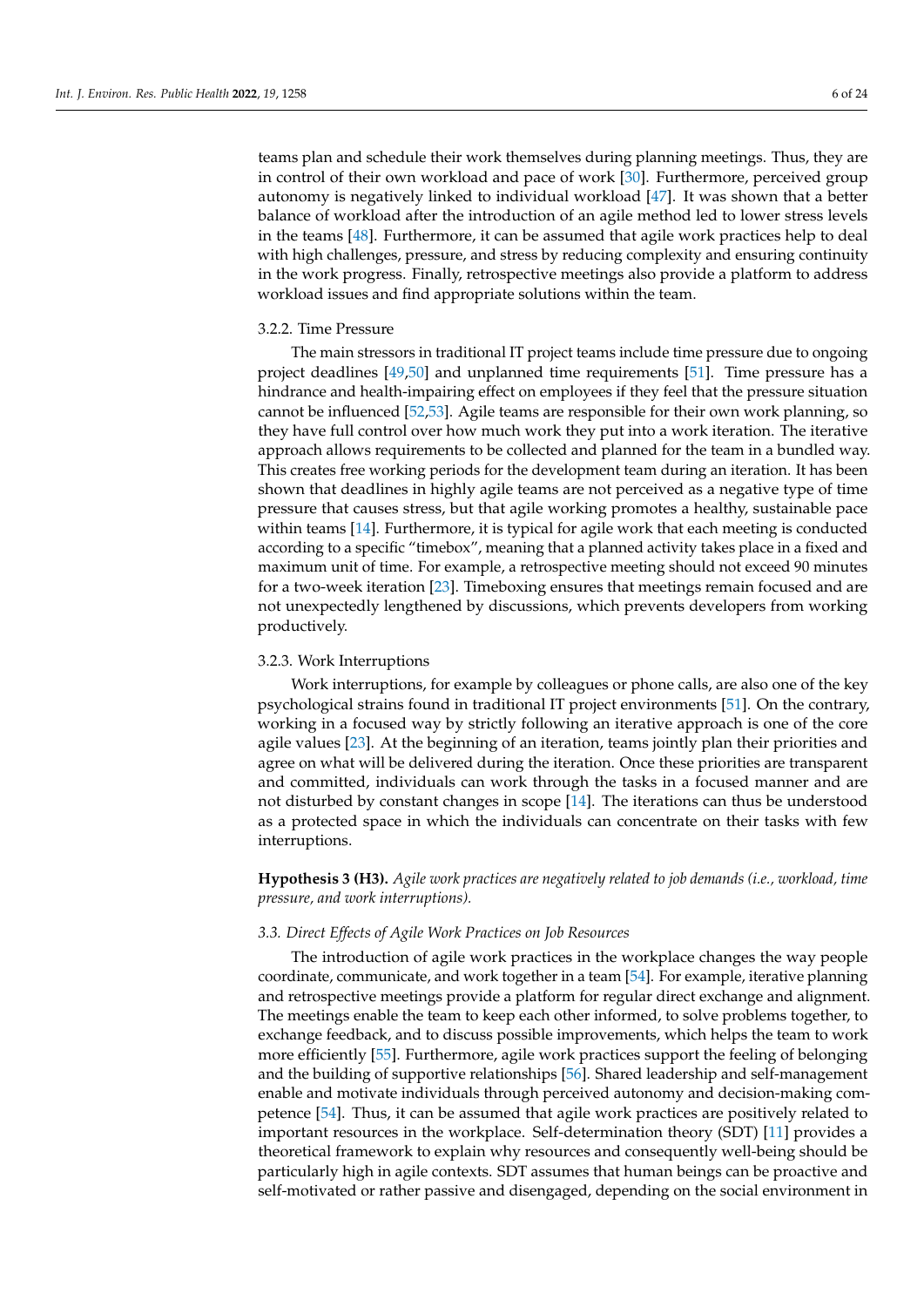which they develop. Findings have revealed three innate psychological needs that enhance self-motivation and healthy psychological development. The three needs are (1) the need for autonomy, (2) the need for social belonging and support, and (3) the need for experiencing competence, which mainly comes from receiving feedback. Agile collaboration builds on these three innate needs, particularly by fostering key job resources such as autonomy, peer support, and feedback from the task.

## 3.3.1. Autonomy

Job autonomy is the "degree to which the job provides substantial freedom, independence and discretion to the individual" [\[57\]](#page-22-3) (p. 258). It constitutes one of the most important job resources influencing employees' well-being and job satisfaction [\[46](#page-21-20)[,58\]](#page-22-4). Autonomy is also one of the key resources associated with self-organized, agile teamwork [\[9,](#page-20-8)[12,](#page-20-11)[17\]](#page-20-16). Autonomy can be divided into three different forms, which are decision-making, work method, and work scheduling autonomy [\[59\]](#page-22-5). Individuals in agile teams have a high degree of all three forms of autonomy, namely, to structure their own work process, to choose their own working methods, and to make their own decisions [\[30\]](#page-21-4). For example, the team plans and decides together how much work they can take into the next iteration and thus, takes responsibility for achieving the iterations' goals [\[60\]](#page-22-6). Furthermore, agile meeting rituals, such as iterative planning and retrospective, also enhance participation, and team members are empowered to shape problem-solving processes [\[61\]](#page-22-7). During the iteration, the team self-organizes when and how they do their tasks. One goal of regular reflection after each iteration is to independently scrutinize processes and task performance and to develop and proactively address suggestions for improvement. Hence, individuals in agile teams should feel in control of their own behaviors.

## 3.3.2. Feedback from Task

Feedback from tasks refers to the "degree to which carrying out the work activities required by the job results in the individual obtaining direct and clear information about the effectiveness of his or her performance" [\[57\]](#page-22-3) (p. 258). It can be considered as another important resource that contributes to the success of agile work [\[17\]](#page-20-16). Agile work practices, for example, working in iterations and regular team reflection, are designed to provide regular opportunities to share knowledge, address difficulties, and exchange feedback on several perspectives [\[12,](#page-20-11)[62\]](#page-22-8). For example, in retrospective sessions, each team member gives feedback on what worked well, what did not work well, and how things could be changed in the next iteration [\[23\]](#page-20-22). Some teams increase the visibility of the achieved performance by working with quantitative feedback using specific performance metrics, such as burndown charts. Furthermore, at the end of each work iteration, the agile team demonstrates the results in so-called review meetings to receive feedback from various internal and external stakeholders on the achieved product increment. Regarding the many different feedback opportunities, it can be assumed that members from agile teams perceive high levels of feedback from their work.

## 3.3.3. Peer Support

"A supportive climate is characterized by coworkers who provide emotional comfort and serve as sympathetic listeners, a feeling that similar values are shared [...], and a sense of respect for each other" [\[63\]](#page-22-9) (p. 150). Agile, self-organized teamwork requires and promotes strong cooperation, communication, and mutual support within the team as team members share leadership and decision authority [\[60\]](#page-22-6). Social support can be foremost seen as a strategy for survival and success in an autonomous team setting. Consultation in decisions and teamwork are positively related to social support [\[44\]](#page-21-18). Agile work practices seem to improve both informal and formal communication [\[64\]](#page-22-10). Through frequent interaction, team members become more familiar with each other, which leads to an increased level of trust and helps workers to feel more comfortable asking for support [\[60\]](#page-22-6). In addition, agile work practices promote not only team-wide exchange and frequent interaction, but also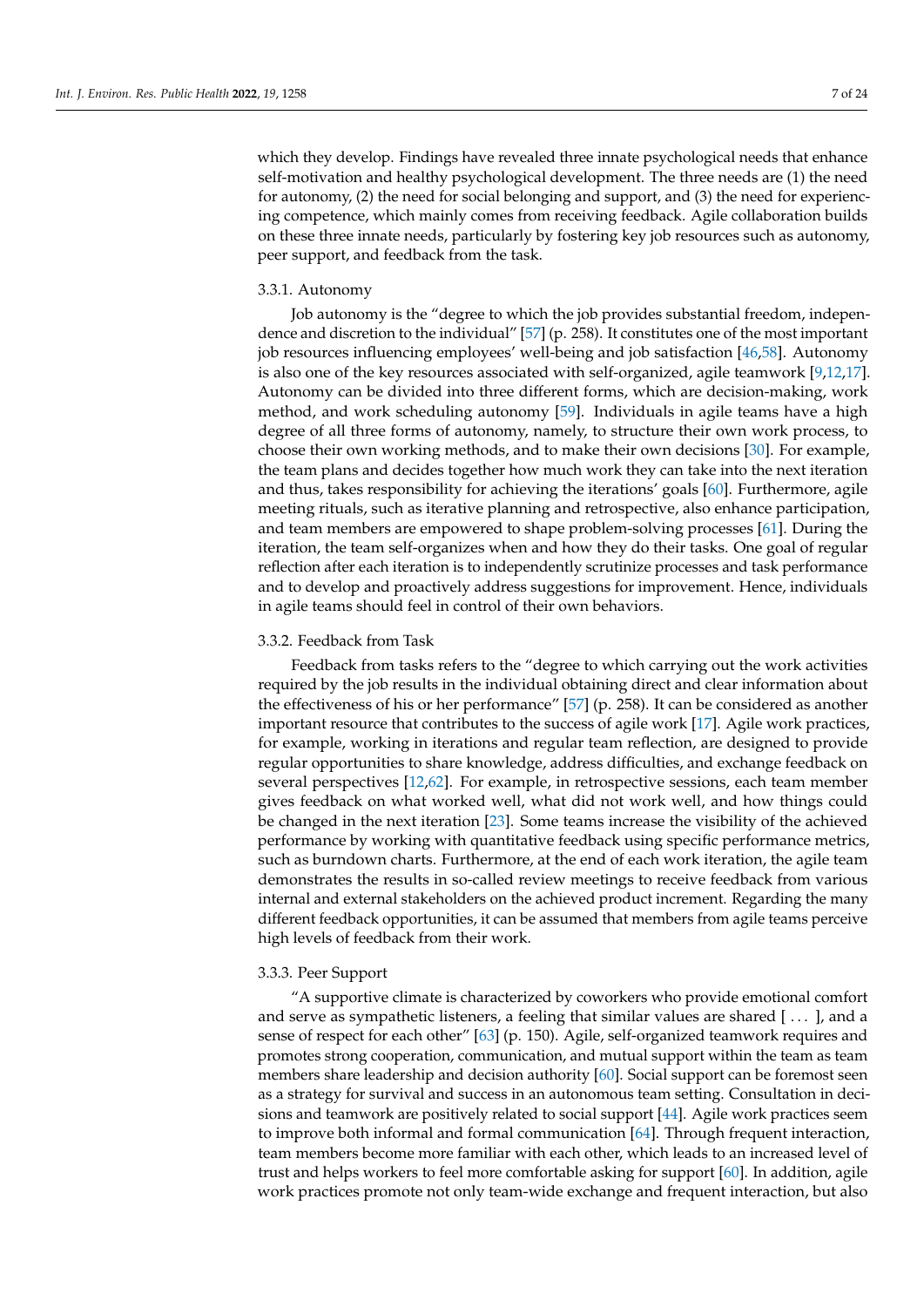the maintenance of team awareness of individual activities, which reinforces the feeling of acceptance and belonging to the team [\[56\]](#page-22-2). Failure to complete a task is not seen as an individual's fault, but as collective responsibility, since everyone was involved in solving the problem in some way. Everyone can feel confident that their work is validated by the group, which increases the perception of help, trust, and goodwill. Finally, retrospective meetings as a forum to reflect on and improve team processes also foster peer support.

**Hypothesis 4 (H4).** *Agile work practices are positively related to job resources (i.e., job autonomy, feedback from task, peer support).*

## *3.4. Indirect Effects*

Above we have argued that agile work practices should directly affect work characteristics, specifically job demands and job resources. Extensive research on JD–R theory shows that job demands are related to negative facets of well-being, job resources to positive facets of well-being, and that "cross-over effects" of demands and resources on these outcomes are also supported [\[38\]](#page-21-12). Additionally, recent studies focused on the role of work characteristics for well-being in the context of agile teamwork. For example, it was shown that autonomy and feedback of job resources are positively related to agile project management practices and job satisfaction [\[12\]](#page-20-11). Furthermore, agile work practices were found to be associated with team members' perceptions of work autonomy and supervisor support as well as affective organizational commitment [\[9\]](#page-20-8). However, indirect effects of agile work practices on employee outcomes via work characteristics have not yet been shown, nor have different well-being outcomes and the two pathways been examined simultaneously. Following the dual-path approach of JD–R theory, we assume that the associations between agile work practices and well-being can largely be explained by work characteristics. More specifically, we suggest that, on the one hand, agile work practices have a stress-mitigating potential for agile team members by indirectly influencing emotional fatigue through lower job demands, such as workload, time pressure, and work interruptions. On the other hand, agile work practices have a motivational potential by indirectly influencing emotional engagement through higher job resources, such as autonomy, peer support, and feedback.

**Hypothesis 5 (H5).** *Agile work practices have a negative indirect effect on emotional fatigue via lower job demands.*

**Hypothesis 6 (H6).** *Agile work practices have a positive indirect effect on emotional engagement via higher job resources.*

## **4. Material and Methods**

# *4.1. Procedure and Participants*

We tested the proposed model by asking individuals from the relevant population of professionals working in agile development teams to participate in an online survey. Study participants were contacted primarily through the professional networking platform LinkedIn. To take part in the study, participants were required to work for at least one year in an agile development team. Participants who had taken the first survey were contacted again after approximately six weeks and asked to complete a second survey. Agile work practices were measured at Time (T) 1, whereas work characteristics and occupational well-being outcomes were measured at T2 to minimize common method bias [\[65\]](#page-22-11). When predictor and outcome variables come from only one data source and are collected at a single point in time, the risk of obtaining an artificially inflated correlation between these variables is very high due to the same methodology underlying both measurements. The risk of such bias can be reduced by temporally separating measurements.

Baseline (T1) measures of work characteristics and well-being outcomes were also collected to examine effects of agile work practices on T1–T2 changes in these variables in supplemental analyses. Out of a total of 3534 people who clicked on the link in the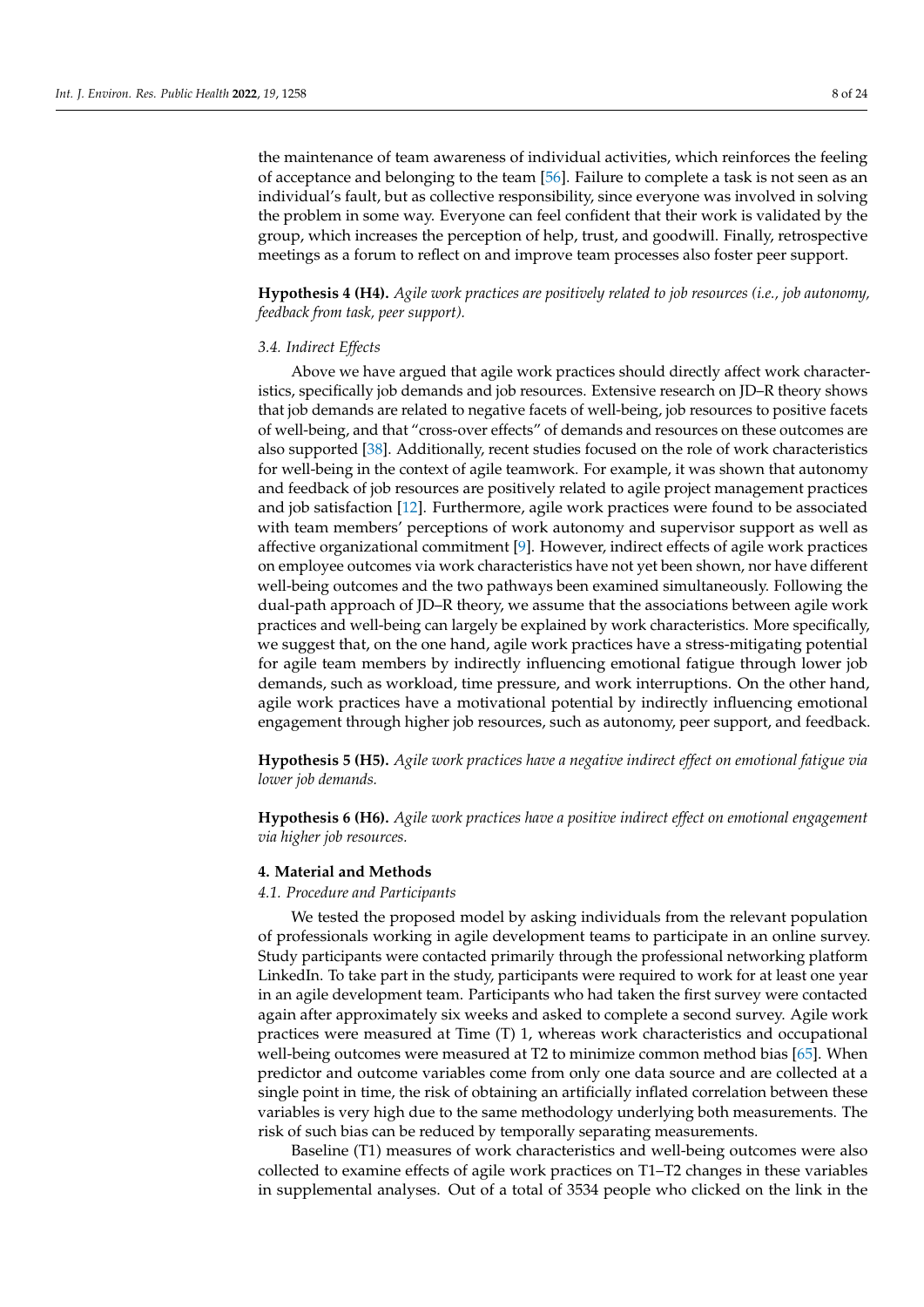invitation message, 700 people completed the first survey and 413 persons completed the second survey. A sample of 318 people participated in both surveys and provided usable and complete data. Furthermore, because we investigated Scrum work practices [\[23\]](#page-20-22) in our study, e.g., iterative planning or retrospective, we included only those participants who work at least to some part with Scrum methodology compared to other agile methods. The final sample entails 260 participants, including 125 Scrum master or agile coaches (48.1%), 74 developers (28.5%), 46 product owner or product managers (17.7%), and 15 participants in other functions in agile teams (5.7%). Most of the participants were men (70.4%) and working in the German-speaking market (67.4% from Germany, Switzerland, or Austria). Most of the participants were younger than 40 years old (64.6%) and worked in large enterprises with more than 300 employees (64.1%). Most participants stated that they use Scrum (86.9%), and only a few indicated that they use a hybrid form of Scrum (Scrumban: 11.2%, Scrum/XP: 1.9%). However, only 13.1% stated that they use the method as it is theoretically defined. The rest indicated that they adapted the method slightly or strongly for their own needs. Most of the participants had more than two years of experience working with agile working methods (82.3%).

#### *4.2. Measures*

Self-reported measures were collected via online surveys. Participants could choose between an English or a German form of the questionnaire. If validated translated scales were not available, items were translated from English or German using the forward– backward translation method. We examined the differences in variables between the English and German questionnaires. There were significant mean differences between the two questionnaires for the main variables self-organized teamwork ( $t(258) = 3.2$ ,  $p < 0.01$ ), incrementation (t(258) = 2.6,  $p = 0.01$ ), and peer support (t(251) = 3.1,  $p < 0.01$ ). For this reason, we conducted a supplemental analysis of an extended model in which we included language as a control variable (see Table S4 from <https://osf.io/xpzbq> (accessed on 22 December 2021)). All items were scored on 5-point Likert scales ranging from "strongly disagree" to "strongly agree." All reliability estimates were acceptable and are shown in Table [1.](#page-10-0) The complete questionnaire can be seen in Table S1 from <https://osf.io/xpzbq> (accessed on 22 December 2021).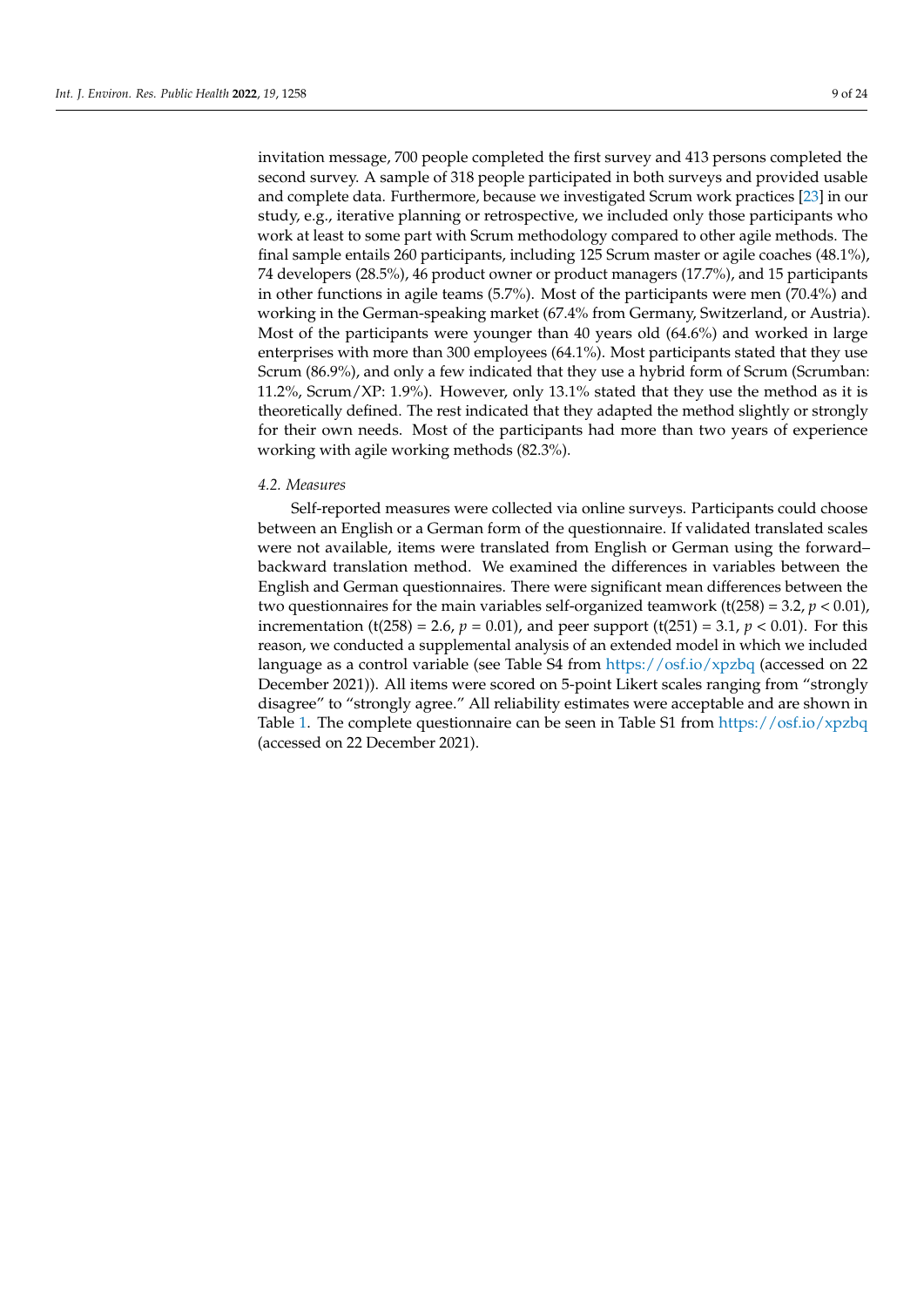|                                      | $\boldsymbol{M}$ | <b>SD</b> | 1         | $\overline{2}$ | 3         | 4        | 5         | 6         | 7          | 8         | 9        | 10         | 11        | 12        |
|--------------------------------------|------------------|-----------|-----------|----------------|-----------|----------|-----------|-----------|------------|-----------|----------|------------|-----------|-----------|
| Agile work practices                 |                  |           |           |                |           |          |           |           |            |           |          |            |           |           |
| 1 Self-organized teamwork (T1)       | 4.16             | 0.72      | (0.80)    |                |           |          |           |           |            |           |          |            |           |           |
| 2 Incrementation (T1)                | 3.89             | 0.77      | $0.45**$  | (0.68)         |           |          |           |           |            |           |          |            |           |           |
| 3 Iterative planning (T1)            | 4.22             | 0.81      | $0.39**$  | $0.35**$       | (0.78)    |          |           |           |            |           |          |            |           |           |
| 4 Retrospectives (T1)                | 4.32             | 0.96      | $0.29**$  | $0.29**$       | $0.38**$  | (0.94)   |           |           |            |           |          |            |           |           |
| 5 High-performance work systems (T1) | 3.54             | 0.65      | $0.37**$  | $0.34**$       | $0.24**$  | $0.14*$  | (0.80)    |           |            |           |          |            |           |           |
| <b>Job demands</b>                   |                  |           |           |                |           |          |           |           |            |           |          |            |           |           |
| 6 Workload (T1)                      | 3.42             | 0.89      | $-0.14*$  | $-0.13$        | $-0.10$   | $-0.10$  | $-0.11$   | (0.82)    |            |           |          |            |           |           |
| 7 Time pressure (T1)                 | 2.83             | 1.05      | $-0.20**$ | $-0.18**$      | $-0.22**$ | $-0.12$  | $-0.16*$  | $0.75**$  | (0.91)     |           |          |            |           |           |
| 8 Work interruptions (T1)            | 3.37             | 0.95      | $-0.15*$  | $-0.22**$      | $-0.10$   | $-0.09$  | $-0.12*$  | $0.52**$  | $0.53**$   | (0.80)    |          |            |           |           |
| 9 Workload (T2)                      | 3.39             | 0.90      | $-0.07$   | $-0.10$        | $-0.06$   | $-0.11$  | $-0.06$   | $0.76**$  | $0.60**$   | $0.46**$  | (0.82)   |            |           |           |
| 10 Time pressure (T2)                | 2.87             | 1.05      | $-0.12$   | $-0.12$        | $-0.08$   | $-0.16*$ | $-0.18**$ | $0.65**$  | $0.67**$   | $0.46**$  | $0.77**$ | (0.90)     |           |           |
| 11 Work interruptions (T2)           | 3.30             | 0.98      | $-0.01$   | $-0.12$        | $-0.04$   | 0.02     | $-0.07$   | $0.48**$  | $0.50**$   | $0.65**$  | $0.54**$ | $0.56**$   | (0.81)    |           |
| Job resources                        |                  |           |           |                |           |          |           |           |            |           |          |            |           |           |
| 12 Decision-making autonomy (T1)     | 4.02             | 0.81      | $0.41**$  | $0.29**$       | $0.24$ ** | 0.08     | $0.39**$  | 0.03      | $-0.12$    | 0.01      | 0.06     | $-0.10$    | 0.07      | (0.89)    |
| 13 Work scheduling autonomy (T1)     | 3.97             | 0.80      | $0.36**$  | $0.25**$       | $0.27**$  | $0.16**$ | $0.28**$  | $-0.19**$ | $-0.26$ ** | $-0.15*$  | $-0.15*$ | $-0.28**$  | $-0.09$   | $0.56**$  |
| 14 Work method autonomy (T1)         | 4.08             | 0.83      | $0.37**$  | $0.35**$       | $0.25**$  | $0.15*$  | $0.33**$  | $-0.06$   | $-0.14*$   | $-0.06$   | $-0.04$  | $-0.15*$   | 0.02      | $0.75**$  |
| 15 Peer support (T1)                 | 4.13             | 0.82      | $0.37**$  | $0.27**$       | $0.25**$  | $0.19**$ | $0.48**$  | $-0.10$   | $-0.17**$  | $-0.16**$ | $-0.06$  | $-0.12$    | $-0.13*$  | $0.38**$  |
| 16 Feedback from task (T1)           | 3.24             | 0.84      | $0.13*$   | $0.32**$       | $0.17**$  | 0.04     | $0.42**$  | 0.03      | $-0.11$    | $-0.15*$  | $-0.05$  | $-0.11$    | $-0.16*$  | $0.26**$  |
| 17 Decision-making autonomy (T2)     | 4.04             | 0.88      | $0.32**$  | $0.31**$       | $0.20**$  | 0.11     | $0.37**$  | 0.04      | $-0.09$    | $-0.02$   | 0.05     | $-0.12$    | 0.05      | $0.68**$  |
| 18 Work scheduling autonomy (T2)     | 4.01             | 0.72      | $0.27**$  | $0.29**$       | $0.21**$  | 0.11     | $0.29**$  | $-0.09$   | $-0.19**$  | $-0.11$   | $-0.09$  | $-0.21$ ** | $-0.07$   | $0.51**$  |
| 19 Work method autonomy (T2)         | 4.09             | 0.87      | $0.33**$  | $0.36**$       | $0.19**$  | $0.14*$  | $0.31**$  | $-0.04$   | $-0.14*$   | $-0.08$   | $-0.07$  | $-0.18**$  | $-0.05$   | $0.59**$  |
| 20 Peer support (T2)                 | 4.09             | 0.81      | $0.31**$  | $0.21***$      | $0.17**$  | $0.15*$  | $0.39**$  | $-0.11$   | $-0.14*$   | $-0.11$   | $-0.10$  | $-0.19**$  | $-0.11$   | $0.37**$  |
| 21 Feedback from task (T2)           | 3.25             | 0.93      | 0.09      | $0.21**$       | 0.08      | $-0.01$  | $0.31**$  | 0.03      | $-0.05$    | $-0.11$   | 0.06     | $-0.04$    | $-0.13*$  | $0.24$ ** |
| Occupational well-being              |                  |           |           |                |           |          |           |           |            |           |          |            |           |           |
| 22 Emotional fatigue (T1)            | 2.54             | 1.06      | $-0.14*$  | $-0.16**$      | $-0.11$   | $-0.03$  | $-0.07$   | $0.31**$  | $0.32**$   | $0.26**$  | $0.27**$ | $0.26$ **  | $0.26**$  | $-0.09$   |
| 23 Emotional engagement (T1)         | 4.05             | 0.81      | $0.22$ ** | $0.22**$       | $0.21**$  | 0.05     | $0.38**$  | 0.04      | $-0.05$    | $-0.16**$ | 0.03     | $-0.10$    | $-0.14*$  | $0.40**$  |
| 24 Emotional fatigue (T2)            | 2.80             | 1.10      | $-0.19**$ | $-0.17**$      | $-0.05$   | $-0.14*$ | $-0.20**$ | $0.40**$  | $0.34**$   | $0.28**$  | $0.38**$ | $0.42**$   | $0.38**$  | $-0.10$   |
| 25 Emotional engagement (T2)         | 3.85             | 0.85      | 0.07      | $0.15*$        | $0.16*$   | $-0.03$  | $0.27**$  | 0.00      | $-0.07$    | $-0.15*$  | 0.05     | $-0.08$    | $-0.18**$ | $0.36**$  |
|                                      | 13               | 14        | 15        | 16             | 17        | 18       | 19        | 20        | 21         | 22        | 23       | 24         | 25        |           |

Table 1. Item means, item standard deviations, and correlations among the study variables. n = 260 employees.

**Agile work practices**

1 Self−organized teamwork (T1)

2 Incrementation (T1)

3 Iterative planning (T1)

4 Retrospectives (T1)

**5 High-performance work systems**

**(T1)**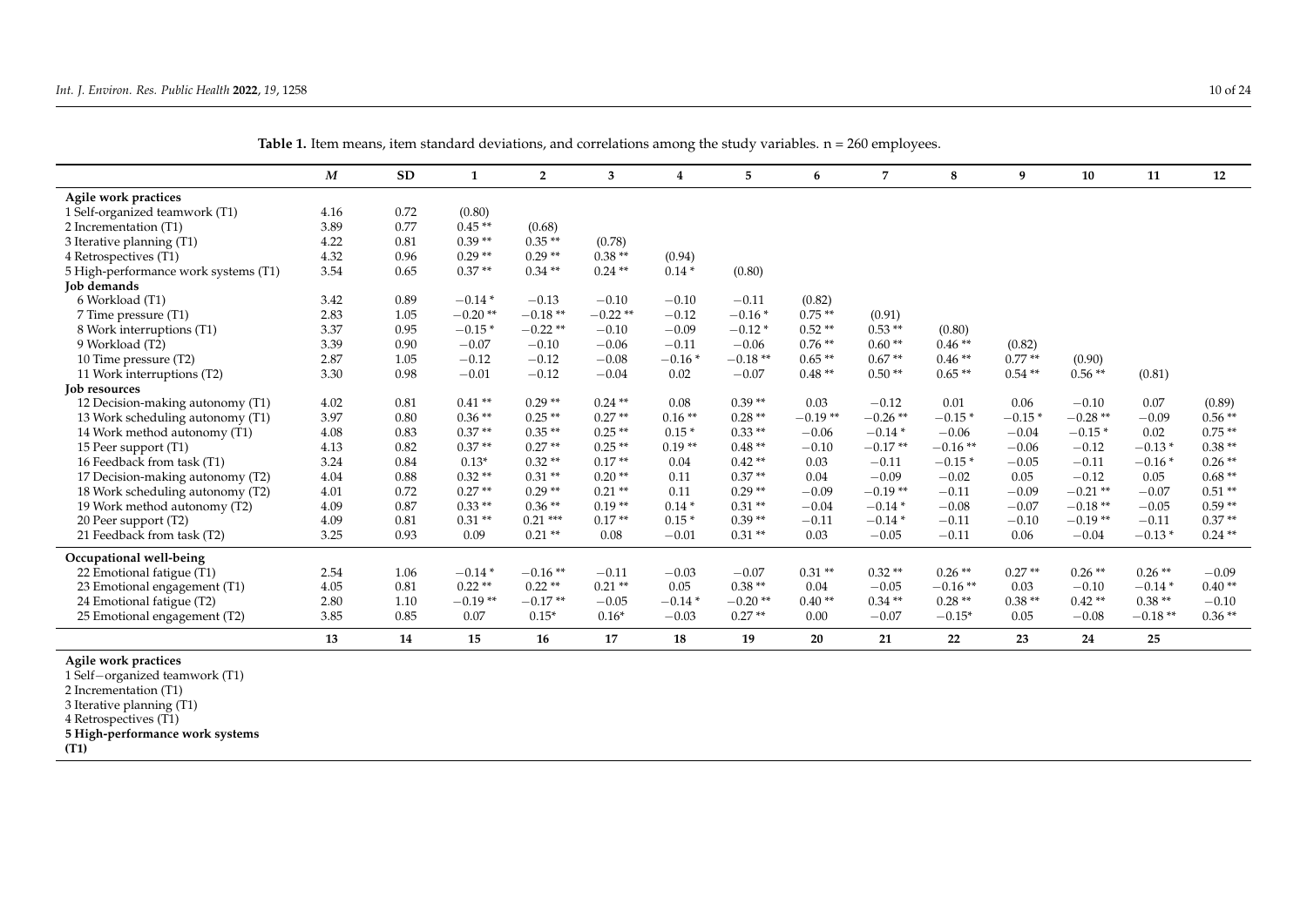**Table 1.** *Cont.*

|                                  | 13        | 14       | 15        | 16        | 17       | 18        | 19         | 20        | 21       | 22        | 23        | 24        | 25     |  |
|----------------------------------|-----------|----------|-----------|-----------|----------|-----------|------------|-----------|----------|-----------|-----------|-----------|--------|--|
| Job demands                      |           |          |           |           |          |           |            |           |          |           |           |           |        |  |
| 6 Workload (T1)                  |           |          |           |           |          |           |            |           |          |           |           |           |        |  |
| 7 Time pressure (T1)             |           |          |           |           |          |           |            |           |          |           |           |           |        |  |
| 8 Work interruptions (T1)        |           |          |           |           |          |           |            |           |          |           |           |           |        |  |
| 9 Workload (T2)                  |           |          |           |           |          |           |            |           |          |           |           |           |        |  |
| 10 Time pressure (T2)            |           |          |           |           |          |           |            |           |          |           |           |           |        |  |
| 11 Work interruptions (T2)       |           |          |           |           |          |           |            |           |          |           |           |           |        |  |
| Job resources                    |           |          |           |           |          |           |            |           |          |           |           |           |        |  |
| 12 Decision-making autonomy (T1) |           |          |           |           |          |           |            |           |          |           |           |           |        |  |
| 13 Work scheduling autonomy (T1) | (0.84)    |          |           |           |          |           |            |           |          |           |           |           |        |  |
| 14 Work method autonomy (T1)     | $0.57**$  | (0.91)   |           |           |          |           |            |           |          |           |           |           |        |  |
| 15 Peer support (T1)             | $0.25**$  | $0.34**$ | (0.89)    |           |          |           |            |           |          |           |           |           |        |  |
| 16 Feedback from task (T1)       | $0.25**$  | $0.27**$ | $0.45**$  | (0.81)    |          |           |            |           |          |           |           |           |        |  |
| 17 Decision-making autonomy (T2) | $0.50**$  | $0.68**$ | $0.26**$  | $0.27**$  | (0.92)   |           |            |           |          |           |           |           |        |  |
| 18 Work scheduling autonomy (T2) | $0.61**$  | $0.54**$ | $0.22**$  | $0.28**$  | $0.67**$ | (0.84)    |            |           |          |           |           |           |        |  |
| 19 Work method autonomy (T2)     | $0.53**$  | $0.71**$ | $0.24$ ** | $0.25**$  | $0.81**$ | $0.67**$  | (0.93)     |           |          |           |           |           |        |  |
| 20 Peer support (T2)             | $0.30**$  | $0.40**$ | $0.68**$  | $0.33**$  | $0.42**$ | $0.30**$  | $0.39**$   | (0.90)    |          |           |           |           |        |  |
| 21 Feedback from task (T2)       | $0.14*$   | $0.21**$ | $0.27**$  | $0.51**$  | $0.36**$ | $0.33**$  | $0.32**$   | $0.27**$  | (0.89)   |           |           |           |        |  |
| Occupational well-being          |           |          |           |           |          |           |            |           |          |           |           |           |        |  |
| 22 Emotional fatigue (T1)        | $-0.15**$ | $-0.11$  | $-0.26**$ | $-0.17**$ | $-0.11$  | $-0.10$   | $-0.21$ ** | $-0.22**$ | $-0.02$  | (0.88)    |           |           |        |  |
| 23 Emotional engagement (T1)     | $0.30**$  | $0.36**$ | $0.41**$  | $0.43**$  | $0.36**$ | $0.28**$  | $0.34**$   | $0.32**$  | $0.38**$ | $-0.23**$ | (0.87)    |           |        |  |
| 24 Emotional fatigue (T2)        | $-0.16**$ | $-0.10$  | $-0.27**$ | $-0.18**$ | $-0.11$  | $-0.17**$ | $-0.18**$  | $-0.25**$ | $-0.12$  | $0.66**$  | $-0.22**$ | (0.89)    |        |  |
| 25 Emotional engagement (T2)     | $0.24**$  | $0.31**$ | $0.31**$  | $0.35**$  | $0.37**$ | $0.31**$  | $0.33**$   | $0.25**$  | $0.37**$ | $-0.18**$ | $0.64**$  | $-0.22**$ | (0.87) |  |

<span id="page-10-0"></span>Note. Cronbach's  $\alpha$  on the diagonal. \*  $p < 0.05$ , \*\*  $p < 0.01$ .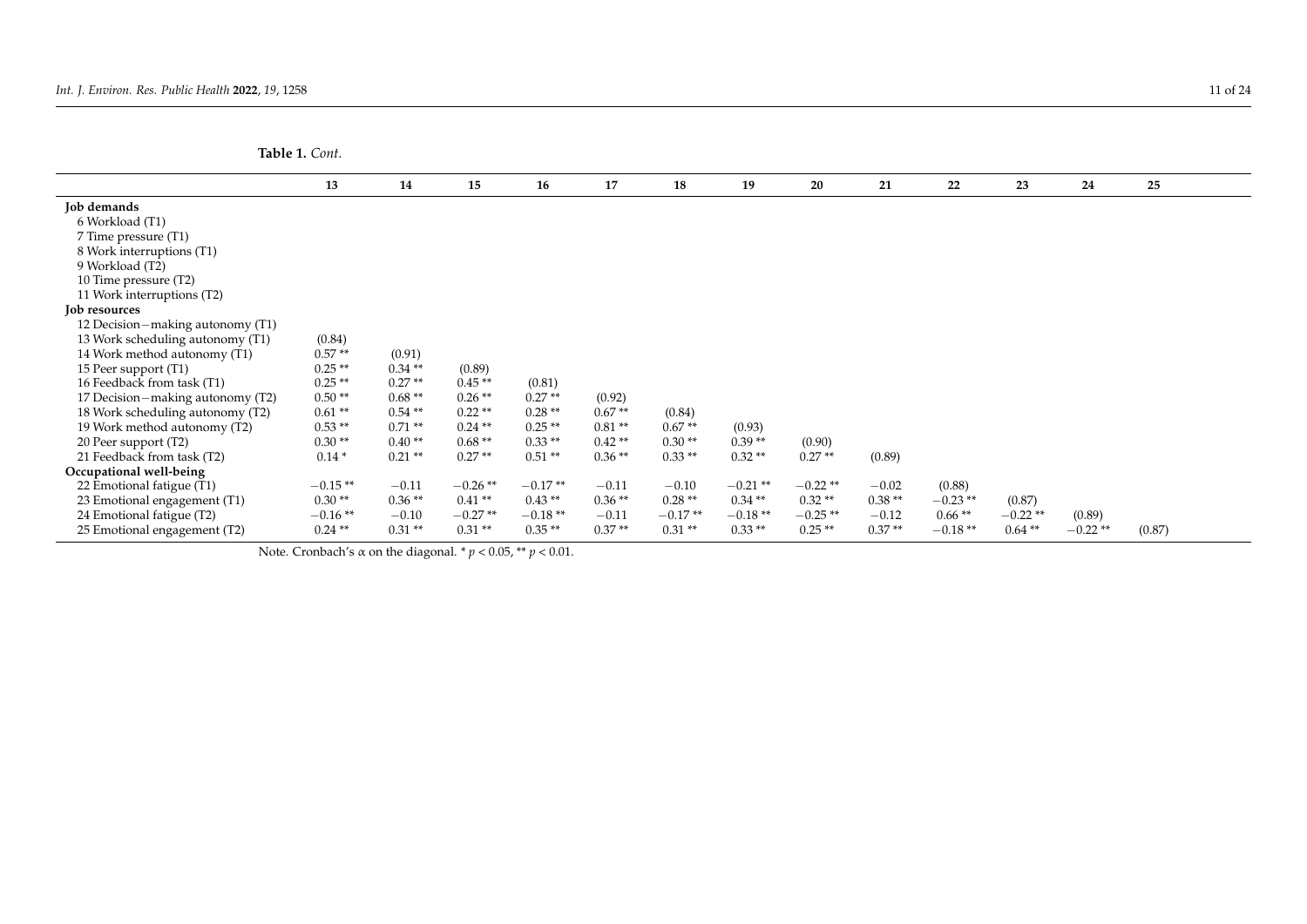## 4.2.1. Agile Work Practices (T1)

We used scales developed by Tripp and colleagues [\[12\]](#page-20-11) to measure iterative planning and retrospective (three items each). A sample item for the 3-item subscale iterative planning is "The team estimates the amount of work each feature will require to be completed". The subscale retrospective included items such as "On a regular basis, the team reflects on previous work and looks for ways to improve team performance". Incrementation was measured with a 3-item subscale developed by Tuomivaara and colleagues [\[14\]](#page-20-13). A sample item is "At the end of each working period, we deliver a potentially shippable product to the customer". Finally, the 3-item subscale self-organized teamwork was self-developed following the definitions and items of Stettina and Heijstek [\[31\]](#page-21-5) and Moe, Dingsøyr, and Røyrvik [\[29\]](#page-21-3). An example item is "Each team member is involved in decision-making processes".

## 4.2.2. Occupational Well-Being (T1 and T2)

Occupational well-being was measured with three items each from the scales emotional work fatigue [\[21\]](#page-20-20) and emotional work engagement [\[20\]](#page-20-19). Example items are: "At the end of the workday I often feel emotionally worn out" (i.e., emotional fatigue) and "I feel energetic at my job" (i.e., emotional engagement).

*Job Demands (T1 and T2).* Job demands were measured using the scale workload from the Workload Inventory [\[66\]](#page-22-12), as well as the two scales, work interruptions and time pressure, from the German instrument for Stress-Oriented Task Analysis [\[67\]](#page-22-13). All scales consisted of three items selected based on the highest factor loadings from the original scales [\[68\]](#page-22-14). Sample items include: "In my work there is often a great deal to be done" (i.e., workload), "It often happens that I have to interrupt current work because something important comes up in between" (i.e., work interruptions), and "My work often requires me to work very fast" (i.e., time pressure).

## 4.2.3. Job Resources (T1 and T2)

The job resources autonomy and feedback from the job were measured using 3-item scales from the English and German Work Design Questionnaire [\[59,](#page-22-5)[69\]](#page-22-15). A sample item for feedback from job is "The job itself provides feedback on my performance". We measured autonomy using the means of the three subscales of job autonomy as indicators of a latent job autonomy construct, including work scheduling autonomy (e.g., "The job allows me to make my own decisions about how to schedule my work"), decision-making autonomy (e.g., "The job allows me to make a lot of decisions on my own"), and work methods autonomy (e.g., "The job allows me to make decisions about what methods I use to complete my work"). We measured peer support following the scale developed by Haynes and colleagues [\[70\]](#page-22-16) selecting three items based on factor loadings, including, for example, "I can count on my colleagues to back me up at work".

#### 4.2.4. Control Variables

For supplemental analyses, we measured high-performance work systems (HPWS) at T1 with nine items from the 10-item scale developed by Etchegaray and Thomas [\[71\]](#page-22-17). A sample item is "Employees in my organization are provided opportunities to learn new skills." HPWS is "a group of separate but interconnected human resource practices designed to enhance employees' skills and effort" [\[72\]](#page-22-18) (p. 1069), such as selective hiring, extensive training, high-quality work, or information sharing [\[73\]](#page-22-19). HPWS were found to positively influence a variety of occupational outcomes related to well-being, for example, job satisfaction, psychological empowerment, or work engagement [\[74,](#page-22-20)[75\]](#page-22-21). We assume that agile work practices are associated with work characteristics and well-being beyond HPWS, as it involves a new form of collaboration with new qualities, for example, self-organization or incrementation, which are not yet considered in traditional HPWS contexts. The wording of the HPWS items by Etchegaray and Thomas [\[71\]](#page-22-17) was adapted to change the context from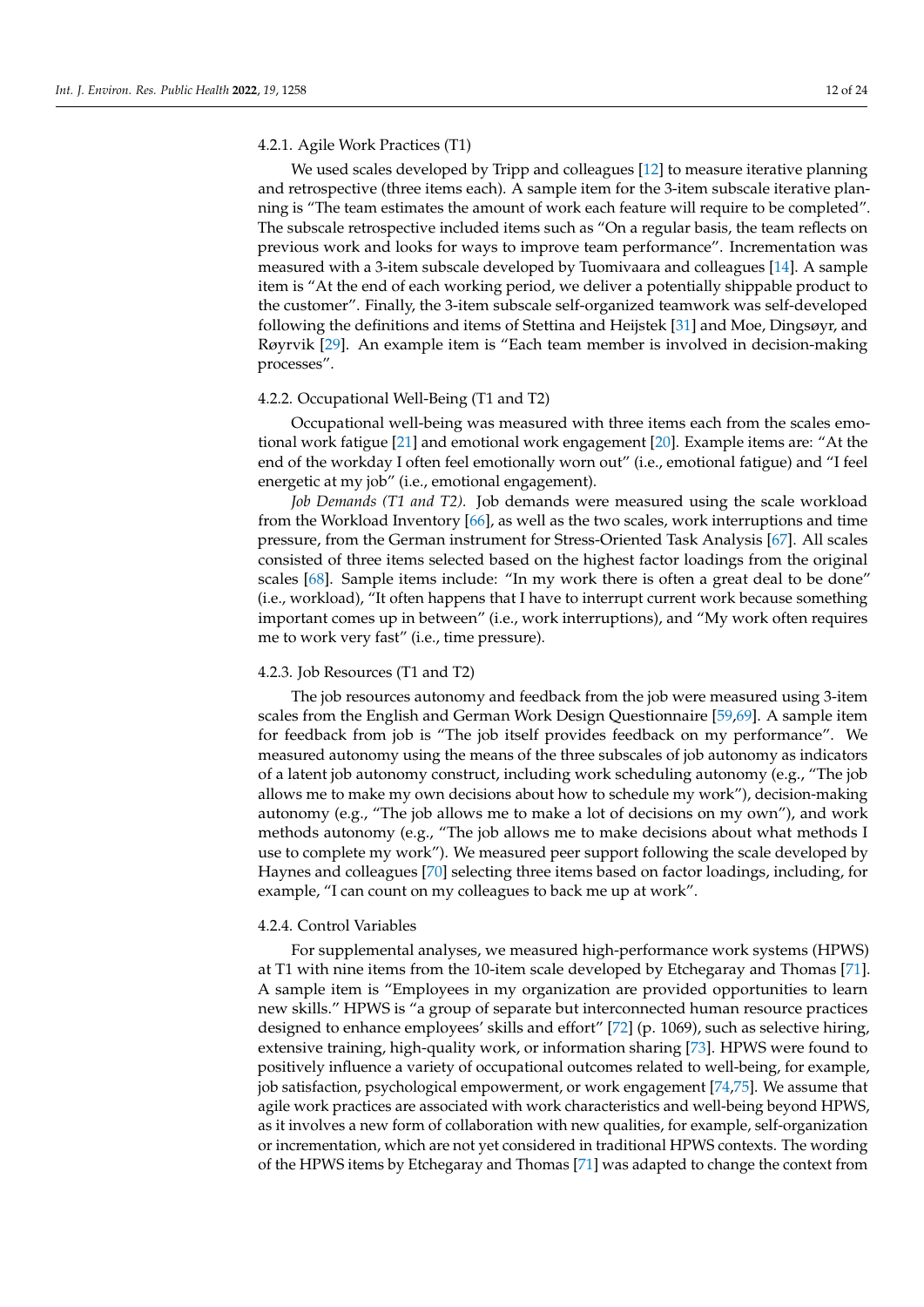a hospital to organizations overall. For the same reason of context, one item was excluded from our scale ("Teamwork is important for providing quality service to patients").

## *4.3. Data Analysis*

Statistical analyses were performed using RStudio [\[76\]](#page-22-22). We tested our models using structural equation modeling (SEM) and the "lavaan" package of the R statistical computing environment [\[77\]](#page-22-23). SEM has the advantage of being able test causal relationships among multiple variables in a model and to directly correct for measurement errors. We followed a two-step analytical approach as suggested by Anderson and Gerbing [\[78\]](#page-22-24).

In the first step, we tested the adequacy of our measurement model by conducting a confirmatory factor analysis (CFA) including the latent variables agile work practices (T1), job demands (T2), job resources (T2), emotional fatigue (T2), and emotional engagement (T2). In the second step, we performed SEM to estimate the fit of the research model and to test our hypotheses. For both CFA and SEM, maximum-likelihood estimation with robust standard errors was employed, and the goodness-of-fit of the tested models was evaluated using the  $\chi$ 2 goodness-of-fit statistic, the Comparative Fit Index (CFI), the Tucker–Lewis-Index (TLI), the Root Mean Square Error of Approximation (RMSEA), and the Standardized Root Mean Square Residual (SRMR). Values larger than 0.95 for CFI and TLI, 0.08 or lower for RMSEA, and 0.10 or lower for SRMR indicate an acceptable model fit [\[79\]](#page-22-25).

We preregistered our hypotheses and methods using the Open Science Framework OSF. The complete data set and evaluation code are also available in the website [\(https:](https://osf.io/xpzbq) [//osf.io/xpzbq,](https://osf.io/xpzbq) accessed on 22 December 2021).

## **5. Results**

The descriptive statistics, including the means, standard deviations, inter-correlations of the study variables, and alpha reliabilities can be found in Table [1.](#page-10-0)

## *5.1. Measurement Model*

We first tested the measurement model consisting of five latent variables and their reflective indicators, which are (1) agile work practices with the four factors self-organized team work, iterative planning, incrementation, and retrospective; (2) job demands with workload, time pressure, and work interruptions; (3) job resources with autonomy, feedback from task, and peer support; (4) emotional fatigue, with three corresponding items; and (5) emotional engagement, with three corresponding items as indicators. The results of the CFA indicated that our hypothesized measurement model fitted the data well  $(\chi^2 (124) = 188.682)$ ,  $CFI = 0.97$ ; TLI = 0.96, RMSEA = 0.05; SRMR = 0.05). Standardized coefficients from items to factors ranged from 0.45 to 0.92 and all indicators loaded significantly on their intended latent factors (*p* < 0.001), which supports the distinctiveness of the constructs [\[80\]](#page-22-26).

## *5.2. Total Effects*

We hypothesized that agile work practices are negatively related to emotional fatigue (Hypothesis 1) and that agile work practices are positively related to emotional engagement (Hypothesis 2). To estimate the total effects of agile work practices on occupational well-being, we tested our model, excluding job demands and job resources. The fit of the total effects model was satisfactory, as all criteria exceeded the established cut-offs  $(\chi2(32) = 46.965, \text{CFI} = 0.99; \text{TLI} = 0.98, \text{RMSEA} = 0.04; \text{SRMR} = 0.04)$ . Agile work practices were significantly and negatively related to emotional fatigue ( $\gamma = -0.26$ ,  $p = <0.001$ ), whereas no significant relationship was found between agile work practices and emotional engagement ( $\gamma$  = 0.15,  $p$  = 0.095). The results provided support for Hypothesis 1, but not for Hypothesis 2.

## *5.3. Direct and Indirect Effects*

We tested our model (Figure [1\)](#page-1-0) including the two indirect paths from agile work practices to emotional fatigue via job demands, and from agile work practices to emotional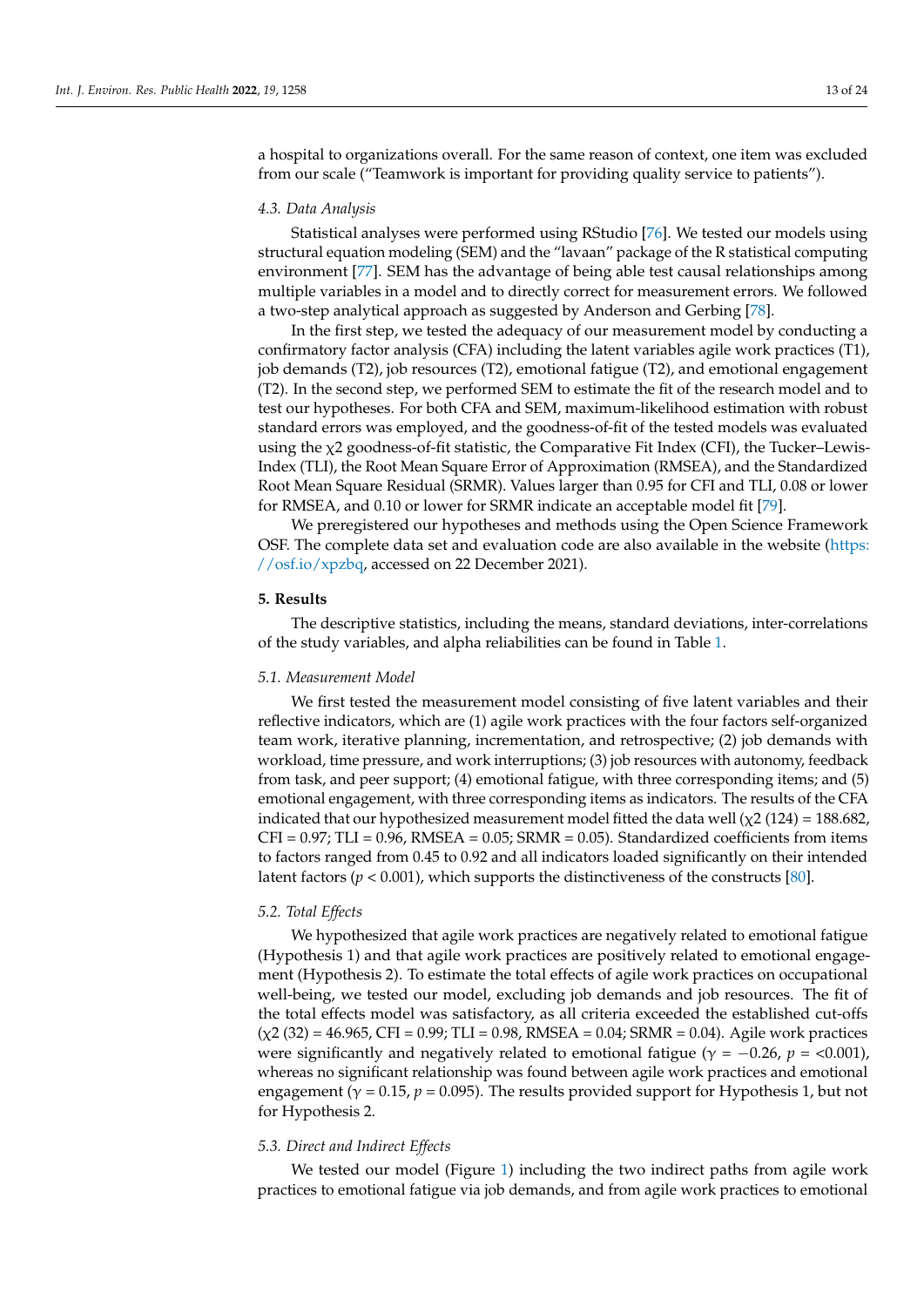<span id="page-13-0"></span>engagement via job resources. The model showed an acceptable fit to the data in relation to our proposed reference values (χ2 (125) = 188.758, CFI = 0.97; TLI = 0.96, RMSEA = 0.05;  $SRMR = 0.05$ ). Figure 2 presents the standardized parameter estimates for the hypothesized model. As expected, the path from agile work practices to job demands was negative and significant ( $γ = -0.19$ ,  $p = 0.035$ ), whereas the path from agile work practices to job directional fatigue and significant ( $γ = -0.19$ ,  $p = 0.035$ ), whereas the path from agile work practices to job resources was positive and significant ( $\gamma = 0.59$ ,  $p < 0.001$ ). Thus, our Hypotheses 3 and 4 were both supported by the results.

positive and significant, whereas the complementary effect of job demands on emotional





**Figure 2.** Structural equation model of the total, direct, and indirect effects of agile work practices, **Figure 2.** Structural equation model of the total, direct, and indirect effects of agile work practices, job demands, and job resources on emotional fatigue and emotional engagement (path coefficients job demands, and job resources on emotional fatigue and emotional engagement (path coefficients are standardized. \* *p* < 0.05, \*\* *p* < 0.01, n = 260). are standardized. \* *p* < 0.05, \*\* *p* < 0.01, n = 260).

Regarding indirect effects, we hypothesized that job demands mediate the negative relationship between agile work practices and emotional fatigue (Hypothesis 5) and that job resources mediate the positive relationship between agile work practices and emotional engagement (Hypothesis 6). The direct effect of job demands on emotional fatigue ( $\gamma = 0.47$ ,  $p < 0.001$ ) and of job resources on emotional engagement ( $\gamma = 0.71$ ,  $p = 0.001$ ) were positive and significant, whereas the complementary effect of job demands on emotional engagement and of job resources on emotional fatigue were not significant. Furthermore, the indirect effect of agile work practices on emotional fatigue via job demands was negative and significant ( $\gamma_{\text{indirect}} = -0.09$ ,  $p = 0.042$ ), and the indirect effect of agile work practices on emotional engagement via job resources was positive and significant ( $\gamma$ <sub>indirect</sub> = 0.42, *p* = 0.004). Both direct paths from agile work practices to emotional fatigue and engagement were not significant. Bootstrapping results for all direct and indirect effects are presented in Table [2.](#page-14-0) Thus, Hypotheses 5 and 6 were also supported.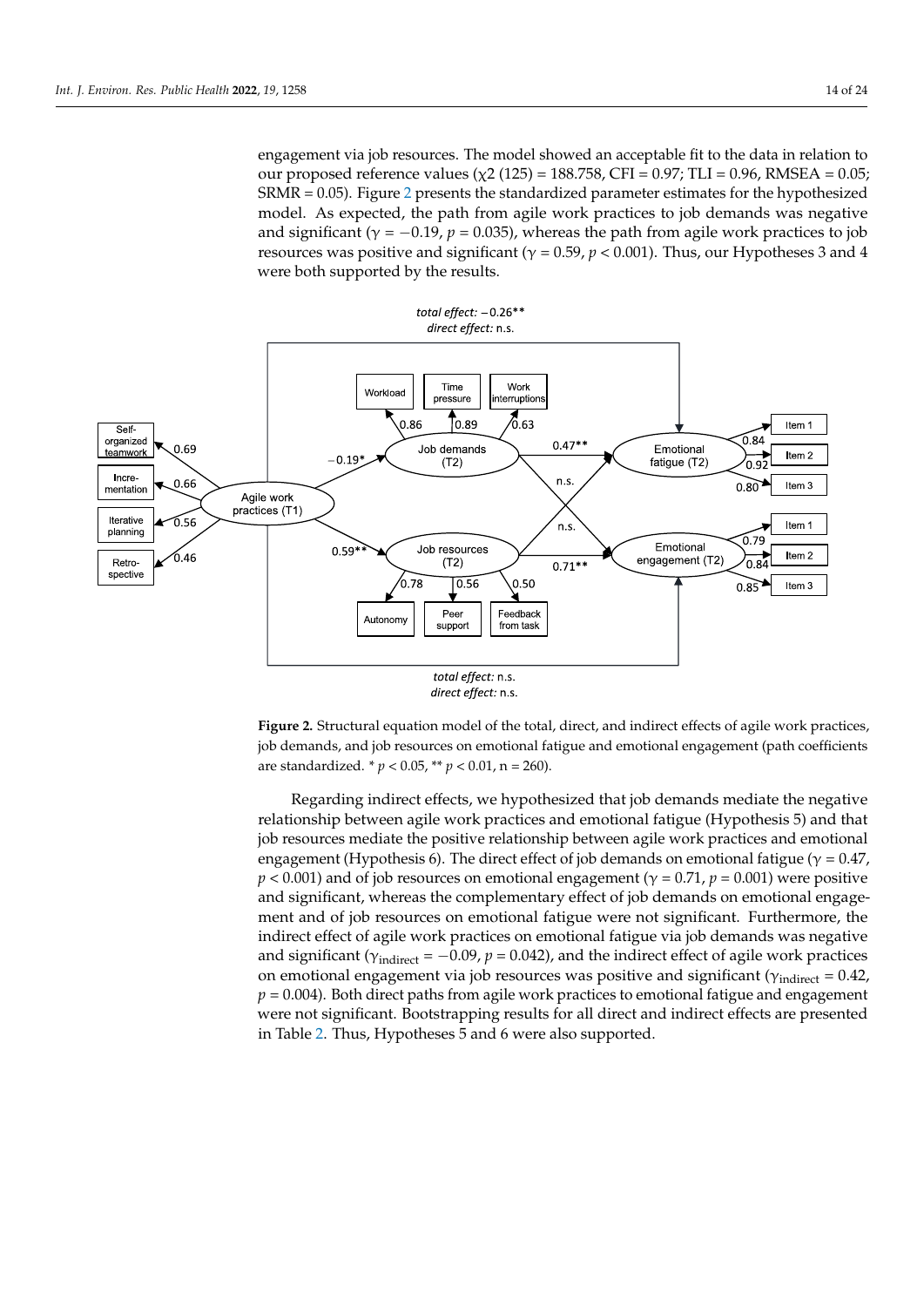|                                                                                                                    | <b>Bootstrap</b> |           |                  |                 |  |  |  |
|--------------------------------------------------------------------------------------------------------------------|------------------|-----------|------------------|-----------------|--|--|--|
| <b>Direct Effects</b>                                                                                              | Est.             | <b>SE</b> | p                | CI 95%          |  |  |  |
| Agile work practices $T1 \rightarrow$ Emotional fatigue T2                                                         | $-0.05$          | 0.21      | 0.623            | $(-0.55, 0.29)$ |  |  |  |
| Agile work practices $T1 \rightarrow$ Emotional engagement T2                                                      | $-0.24$          | 0.21      | 0.095            | $(-0.71, 0.13)$ |  |  |  |
| Agile work practices $T1 \rightarrow$ Job demands T2                                                               | $-0.19$          | 0.11      | 0.035            | $(-0.42, 0.02)$ |  |  |  |
| Agile work practices $T1 \rightarrow$ Job resources T2                                                             | 0.59             | 0.16      | < 0.001          | (0.43, 10.06)   |  |  |  |
| Job demands $T2 \rightarrow$ Emotional fatigue T2                                                                  | 0.47             | 0.12      | < 0.001          | (0.49, 0.94)    |  |  |  |
| Job demands $T2 \rightarrow$ Emotional engagement T2                                                               | 0.01             | 0.10      | 0.918            | $(-0.18, 0.19)$ |  |  |  |
| Job resources $T2 \rightarrow$ Emotional fatigue T2                                                                | $-0.19$          | 0.20      | 0.155            | $(-0.65, 0.16)$ |  |  |  |
| Job resources $T2 \rightarrow$ Emotional engagement T2                                                             | 0.71             | 0.25      | 0.001            | (0.26, 10.24)   |  |  |  |
| <b>Indirect Effects</b>                                                                                            | Est.             | <b>SE</b> | $\boldsymbol{p}$ | CI 95%          |  |  |  |
| Agile work practices $T1 \rightarrow$ Job demands T2<br>$\rightarrow$ Emotional fatigue T2                         | $-0.09$          | 0.09      | 0.042            | $(-0.31, 0.03)$ |  |  |  |
| Agile work practices $T1 \rightarrow$ Job resources T2<br>$\rightarrow$ Emotional fatigue T2                       | $-0.11$          | 0.16      | 0.166            | $(-0.49, 0.13)$ |  |  |  |
| Agile work practices $T1 \rightarrow$ Job demands T2<br>$\rightarrow$ Emotional engagement T2                      | 0.00             | 0.03      | 0.928            | $(-0.05, 0.05)$ |  |  |  |
| Agile work practices $\mathrm{T}1\to\mathrm{Job}$ resources $\mathrm{T}2$<br>$\rightarrow$ Emotional engagement T2 | 0.42             | 0.22      | 0.004            | (0.10, 0.95)    |  |  |  |

<span id="page-14-0"></span>**Table 2.** Direct and indirect effects using bootstrapping (10,000 replications).

Note. All parameter estimates are presented as standardized coefficients. *Est.* = estimation, *SE* = standard error,  $p =$  significance level, *CI* = confidence interval,  $H =$  hypothesis,  $T =$  measuring time. n = 260.

## *5.4. Supplemental Analyses*

To test the robustness of our model, we expanded our model in three ways. The detailed results of the supplemental analyses can be found in Tables S2–S4 from [https:](https://osf.io/xpzbq) [//osf.io/xpzbq](https://osf.io/xpzbq) (accessed on 22 December 2021). First, in addition to agile work practices, we added HPWS as a latent control variable with its nine reflective items in our model (see Table S2 from <https://osf.io/xpzbq> (accessed on 22 December 2021)). This supplemental model also had an acceptable fit to the data ( $\chi$ 2 (309) = 421.949, CFI = 0.96; TLI = 0.95,  $RMSEA = 0.04$ ;  $SRMR = 0.06$ ). However, compared to our main model, only the path from agile work practices to job resources was positive and significant ( $\gamma = 0.031$ ,  $p = 0.029$ ), whereas the path from agile work practices to job demands was not significant ( $\gamma = -0.11$ , *p* = 0.309). However, both indirect effects from agile work practices on emotional fatigue via job demands, and from agile work practices on emotional engagement via job resources, were not significant. Moreover, HPWS was positively related to job resources ( $\gamma$  = 0.48, *p* < 0.001) but not to job demands, and there were no significant indirect effects of HPWS on well-being via work characteristics. To conclude, only the direct effect of agile work practices on job resources was supported in this control model (Hypotheses 4), suggesting that this effect is the most robust effect that persists even when controlling for HPWS.

In a second supplemental model, we checked the robustness of effects by controlling for the T1 measures of our mediator and outcome variables (i.e., job demands, job resources, emotional fatigue, emotional engagement). This additional analysis explored possible lagged endogenous change effects of agile work practices on the mediator and outcome variables (see Table S3 from <https://osf.io/xpzbq> (accessed on 22 December 2021)). However, the model fit of this model was not sufficient as CFI and TLI did not meet the acceptance criteria ( $\chi$ 2 (441) = 1007.914, CFI = 0.88; TLI = 0.87, RMSEA = 0.07; SRMR = 0.07). Additionally, no significant associations were found between agile work practices and work characteristics or well-being. High intercorrelation between T1 and T2 measures of the mediator and outcome variables (see Table [1\)](#page-10-0) suggest high stability of these variables. Thus, the present study contributes by explaining interindividual differences in these variables but not mean−level changes over time.

In a third supplemental model, we controlled for language because significant differences between the English and German questionnaire were found for three study variables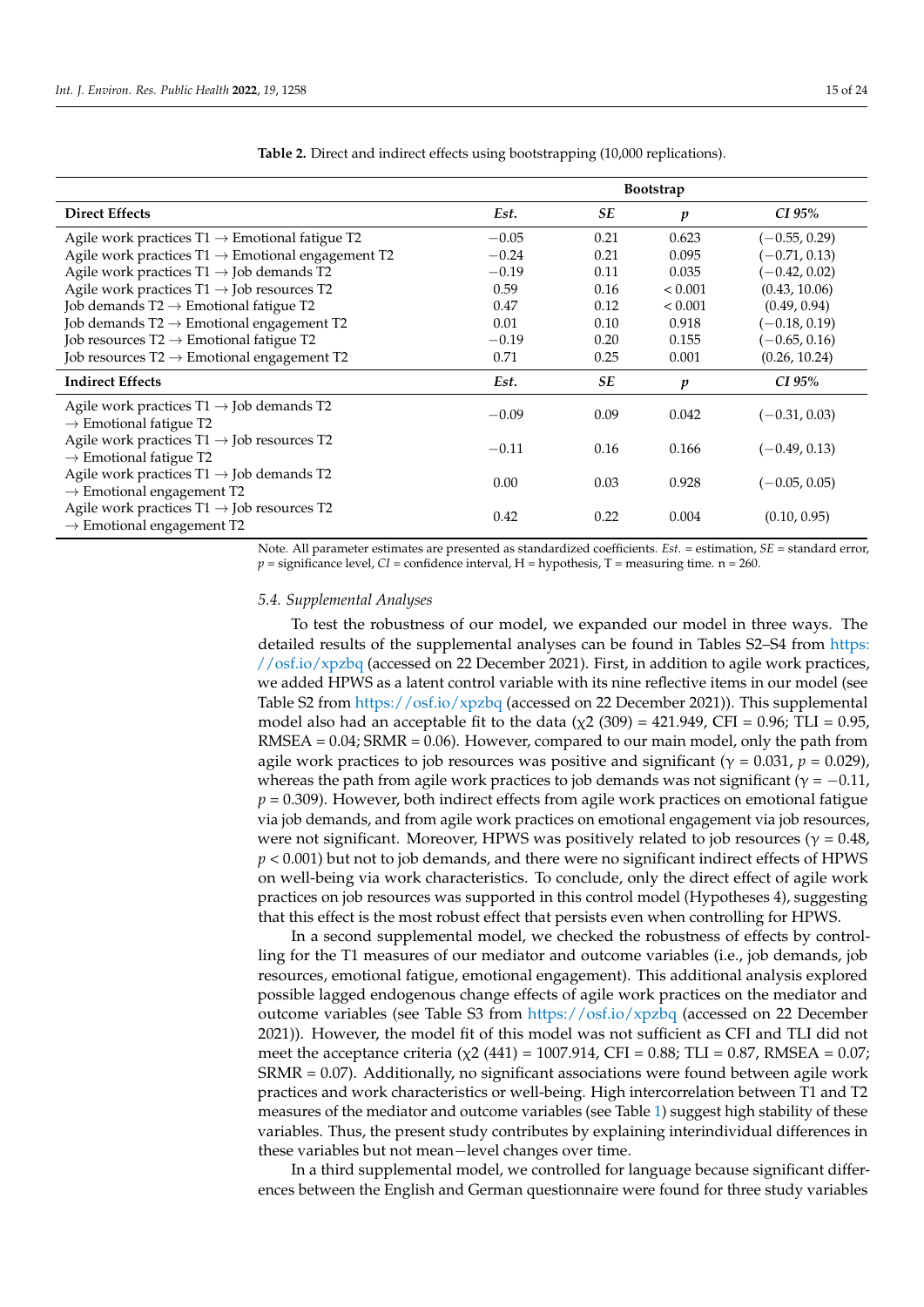when comparing means. The model containing language as a control variable had an acceptable fit ( $\chi$ 2 (139) = 222.051, CFI = 0.96; TLI = 0.95, RMSEA = 0.05; SRMR = 0.06). The direct and indirect significant paths reported for the main model persisted when controlling for language (see Table S4 from <https://osf.io/xpzbq> (accessed on 22 December 2021)).

## **6. Discussion**

In this study we investigated the relationship between agile work practices and occupational well-being based on the two-path approach suggested by JD–R theory [\[19\]](#page-20-18). Specifically, we tested whether links between agile work practices and well-being could be explained by indirect effects via job demands and resources. First, examination of the total effects revealed that our results only partially supported the hypotheses regarding the relationship between agile work practices and well-being, namely for the outcome emotional fatigue, but not for emotional engagement. Therefore, our main interest in this study comes even more to the fore. We wanted to explore the mediating role of work characteristics in the relationship between agile work practices and well-being. Our results support our hypotheses by showing that agile work practices are positively related to job resources (i.e., autonomy, peer support, and feedback from task) and negatively related to job demands (i.e., workload, time pressure, and work interruptions). Agile work practices thus seem to be significantly associated with work characteristics, in this case with perceptions of various positive and negative work characteristics. In addition, we found that agile work practices indirectly influence fatigue via job demands and that agile work practices indirectly influence engagement via job resources. The direct effects of agile work practices on well-being were not significant in our model. This suggests that the relationship between agile work practices and well-being is only indirect through job demands and resources and that the total effect for agile work practices on emotional fatigue can be explained by the indirect influence of job demands.

In a supplementary analysis, we tested the extent to which the direct and indirect effects persisted when we included high-performance work systems in our model. In this case, only the positive relationship between agile work practices and job resources remained, but not the relationship with job demands, nor the indirect relationships with well-being. These results suggest that the positive association between agile work practices and resources is most robust in our model and persists even when other human resources practices are considered. Thus, the link to resources could potentially play a larger role in explaining occupational well-being in agile teams than the link to demands. This is consistent with our observation that most studies to date have focused on the positive and motivational outcomes of agile work practices.

Although this was not the primary focus of our study, we were able to confirm the two main underlying processes suggested in JD−R theory: job demands are positively related to emotional fatigue, and job resources are positively related to emotional engagement [\[37\]](#page-21-11). Based on results from previous research [\[38,](#page-21-12)[81\]](#page-22-27), we also included and tested the paths from job demands to emotional engagement as well as from job resources to emotional fatigue in our model. Our results, however, did not confirm these two cross-paths. Looking at the further development of JD−R theory, namely the proposal to distinguish job demands into challenge and hindrance demands [\[82](#page-22-28)[,83\]](#page-23-0), may help to understand the nonsignificant relationship between job demands and engagement. Hindrance demands are those that are perceived as threatening and energy draining and are negatively related to employee engagement, whereas challenge demands are stressful demands that are simultaneously energy draining and stimulating and therefore positively related to engagement. Our construct of job demands contains both hindering (i.e., work interruptions) and challenging aspects of demands (i.e., workload and time pressure), which may explain the non-significant finding. The nonsignificant relationship between work resources and emotional fatigue may also be explained by previous research. Frone and colleagues [\[21\]](#page-20-20) showed that the job resource autonomy was only related to the cognitive and physical aspects of fatigue but not to the emotional facet. In addition, resources such as feedback,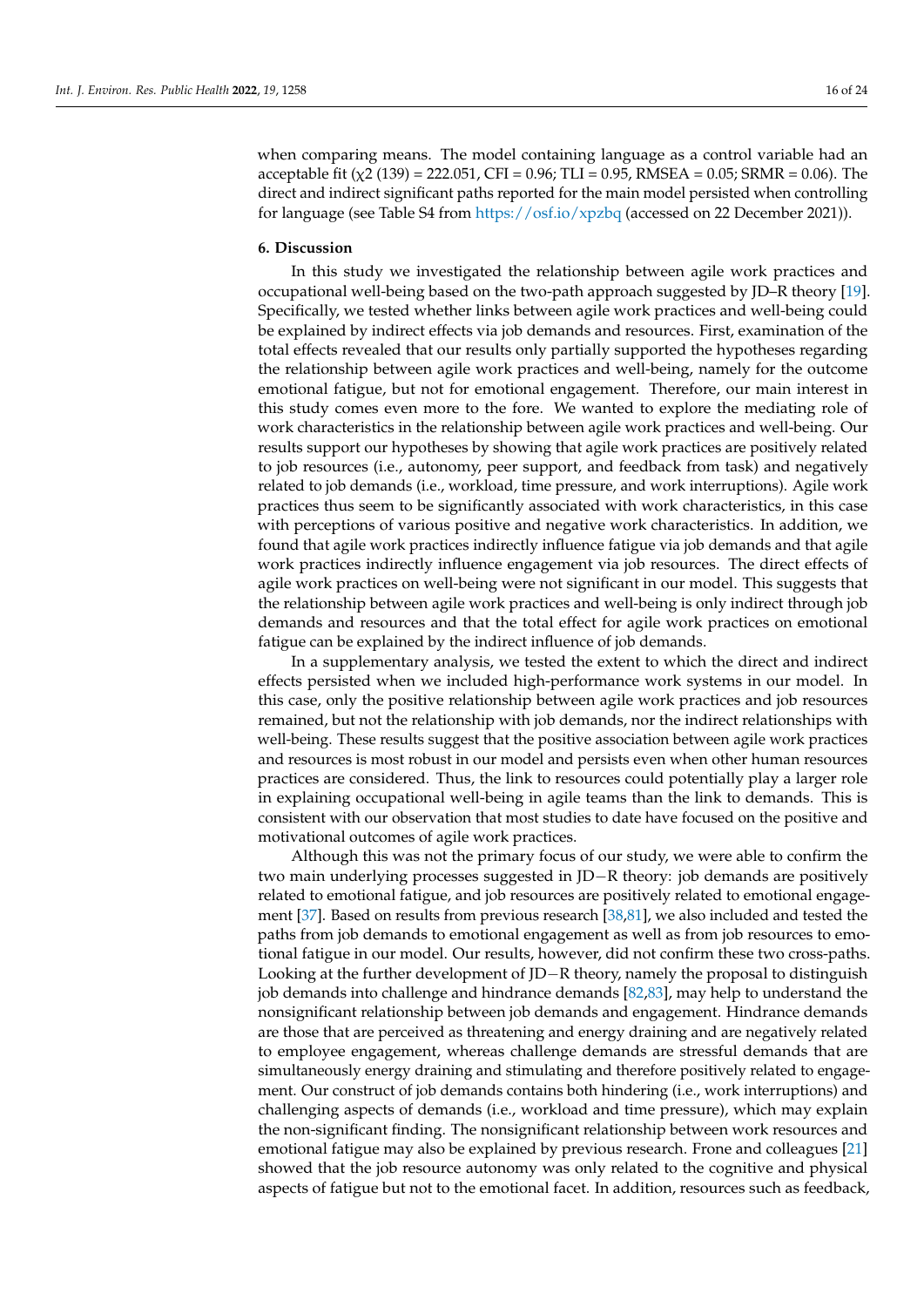social support, and job control were mainly found to be related to the burnout facets of cynicism and professional efficacy, but not as strongly to emotional exhaustion [\[84\]](#page-23-1).

#### *6.1. Theoretical and Practical Implications*

Our findings make several important contributions to the literature. First, our primary motivation for this study was to investigate whether and how agile work practices are associated with occupational well-being. Initial research in the field of agile work practices suggests that agile work practices can lead to positive outcomes in terms of well-being due to their engaging potentials [\[28,](#page-21-2)[85\]](#page-23-2). Although the potential of agile work practices to reduce stress and fatigue has been discussed [\[14,](#page-20-13)[15\]](#page-20-14), this perspective has not yet been systematically studied. Compared to previous studies, we included two different wellbeing outcomes in our model, emotional fatigue and emotional engagement, and we simultaneously examined the two different pathways leading to occupational well-being as suggested by JD−R theory. In terms of total effects, our results supported preliminary findings of a stress-reducing effect of agile teamwork [\[14,](#page-20-13)[15\]](#page-20-14), leading to lower levels of fatigue. However, the fact that we did not find a total effect on emotional engagement suggests that engagement, which is a positive and fulfilling state at work [\[37\]](#page-21-11), does not simply result from the adoption of agile work practices. For this reason, the question of the role of work characteristics, which was the focus of our study, is an essential one. To date, fewer than a handful of studies have empirically studied the field of agile work practices, work characteristics, and positive outcomes at work, such as commitment or job satisfaction [\[12,](#page-20-11)[14,](#page-20-13)[15\]](#page-20-14). Moreover, none of the mentioned authors investigated the possible indirect effects between agile work practices and well-being via work characteristics but only focused on describing direct effects on work characteristics or well-being.

Therefore, second, we explored these indirect effects, more specifically, to show that agile work practices indirectly affect well-being through the two different hypothesized pathways. On the one hand, agile work practices can reduce the risk of emotional fatigue by decreasing potential job demands. Specifically, our results suggest that self-organization, joint team planning, and prioritization of tasks at the beginning of agile iterations can better contain demands, such as workload, time pressure, and work interruptions [\[14,](#page-20-13)[16\]](#page-20-15). Moreover, the incremental and iterative approach provides teams with a way to focus and work toward intermediate goals without getting lost in too much time pressure or task overload. This potential of agile working methods has hardly been discussed so far, and if so, then only qualitatively [\[16\]](#page-20-15). However, our results show that it should not be underestimated. Agile work practices increase emotional engagement by fostering important job resources. For example, individuals in agile teams experience a high level of autonomy through self-organization and decision-making power in contrast to classic hierarchical environments [\[30](#page-21-4)[,60\]](#page-22-6). Agile work practices also promote social cohesion and mutual support as team members take shared responsibility and regularly reflect on the process and collaboration within the team [\[56\]](#page-22-2). Furthermore, feedback plays a central role for agile teams as agile work practices provide many opportunities for feedback [\[12](#page-20-11)[,62](#page-22-8)[,86\]](#page-23-3). We found empirical support for the association between agile work practices and important job resources, which suggests that these practices may meet three innate needs of human beings, which are autonomy, belonging, and competence [\[11\]](#page-20-10). This supports the assumption that agile work practices provide a framework for more humane, motivating, and fulfilling work [\[28\]](#page-21-2).

Third, we examined the relationships between agile work practices and occupational well-being in a systematic and rigorous methodological way based on sound psychological theory. Thus, we were able to close the previously large gap between practical literature from software development and psychological theory. Furthermore, we addressed methodological limitations of previous research by basing our results on a very heterogeneous sample, with participants from different countries, cultures, and industries, and by following a two-measurement-point approach.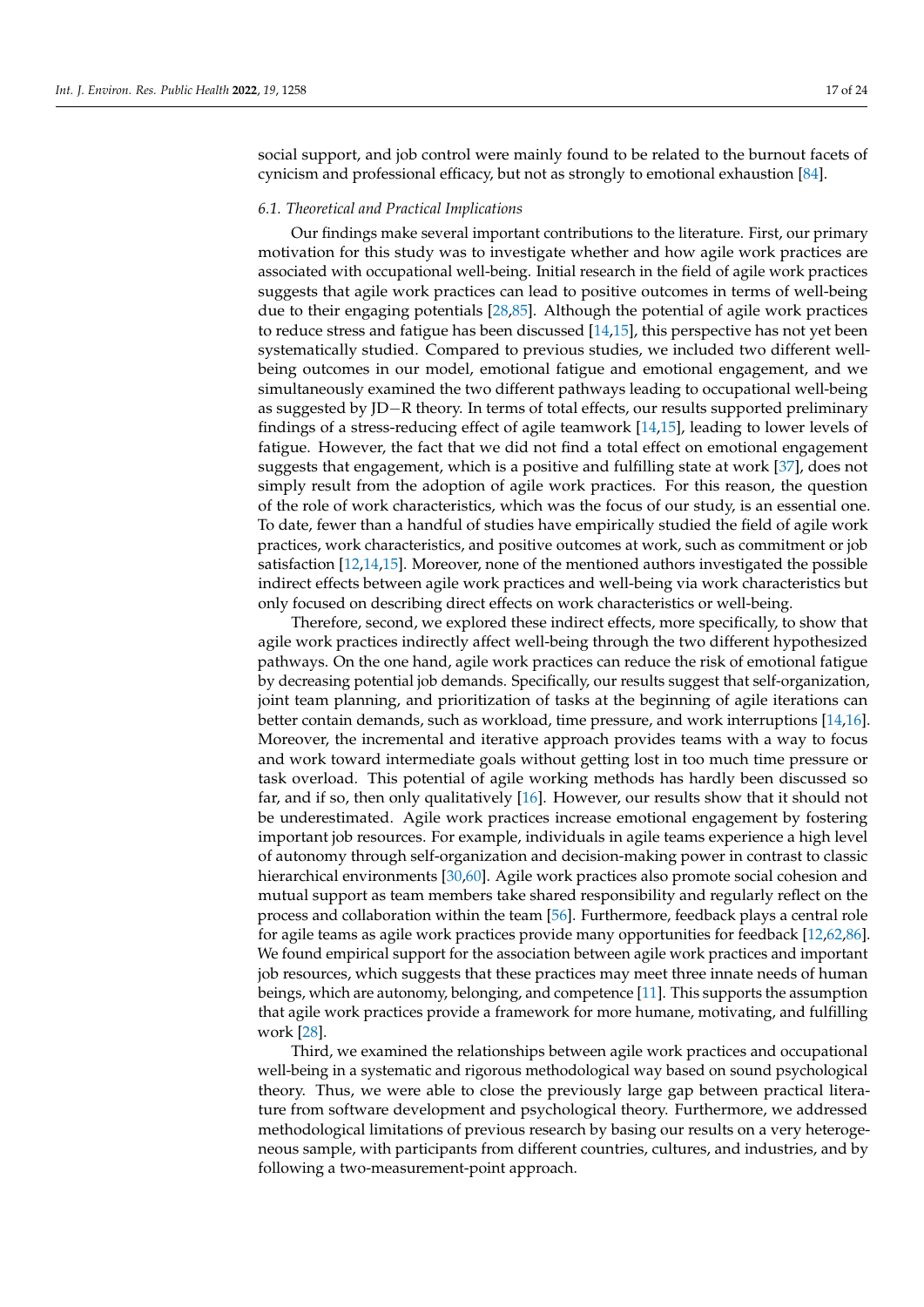Fourth, we also add to the literature of JD−R theory by examining concrete practices related to specific job demands and resources. To date, research on this model has often focused on discussing only individual perceptions of work characteristics as predictors of well-being but less on incorporating specific work practices as effects at organizational or team level [\[22\]](#page-20-21). This should also be an impetus for more intensive research into the predictors of work characteristics. Just as we examined agile work practices as a predictor of work design and consequently well-being, there could be further streams of research to link the theoretical framework of the JD−R model even more closely with practical approaches (see also [\[87\]](#page-23-4), for example).

Fifth, from the perspective of practitioners, this paper provides important implications for management, organizational development, and human resources. Agile work practices are becoming more widespread in organizations [\[27\]](#page-21-1). On the one hand, agile work practices and their autonomous and empowering way of working seem to be very attractive for employees [\[13\]](#page-20-12). On the other hand, agile work practices were shown to be positively related to employees' mental health. It is of significant contribution to better understand how and why agile work practices affect employee well-being and how to design agile work practices and agile environments so that they can reach their full potential with respect to employee well-being. Our findings suggest that both job demands and job resources should be considered when adopting agile work practices. For example, attention should be paid to ensuring that resources such as autonomy, social support, and feedback are strengthened in the new setting. Furthermore, it is important to give agile teams the autonomy and control to manage certain demands themselves, such as workload and time pressure, and to ensure that the teams can work without much work interruptions during the iterations to prevent overload and exhaustion. From a business point of view, increasing the well-being is not only an appreciative intention, but also the intention to improve organizational performance and financial results. High job demands are associated with negative consequences such as absenteeism, illness, work−home interference, or turnover intentions, whereas job resources are related to organizational commitment, job satisfaction, innovation, and performance [\[38\]](#page-21-12).

## *6.2. Limitations and Future Research*

A few limitations of the present study should be noted. First, although we collected our measures at two different measurement times, which may have reduced commonmethod bias, there could still be a potential bias in the data given the use of self-reported questionnaires [\[65\]](#page-22-11). Future research could complement self-reports with other measurement methods, such as ratings provided from different perspectives (e.g., company leaders or customers) or objective well-being measures (e.g., days of sick leave). With a multimethod approach, error influences of the single measurement method are compensated by measuring the same construct with a different method. In addition to quantitative data, qualitative data should also be collected to support and to further differentiate our results. In particular, the results of a content analysis based on interview data with open questions might help to better understand and interpret the underlying processes and provide clues for the direction of future research, e.g., which individual or conceptual factors can strengthen or mitigate the relationships included in our model.

Second, we were also unable to detect changes in our mediator and outcome variables, as these variables were very stable across the two measurement time points. Thus, the results of the study do not allow us to draw conclusions about causality. Future research should adopt a longitudinal design with three or ideally more measurement waves [\[88\]](#page-23-5) to provide the opportunity to gain greater insight into the reported effects and their potential causal influence. In the context of our research question, it would be interesting to follow teams as they transition to agile ways of working over, for example, a one-year period and measure the changes in perceptions of work characteristics and well-being at different measurement points during that year. In such an intervention study, a control group that does not undergo any changes should be introduced to further strengthen the robustness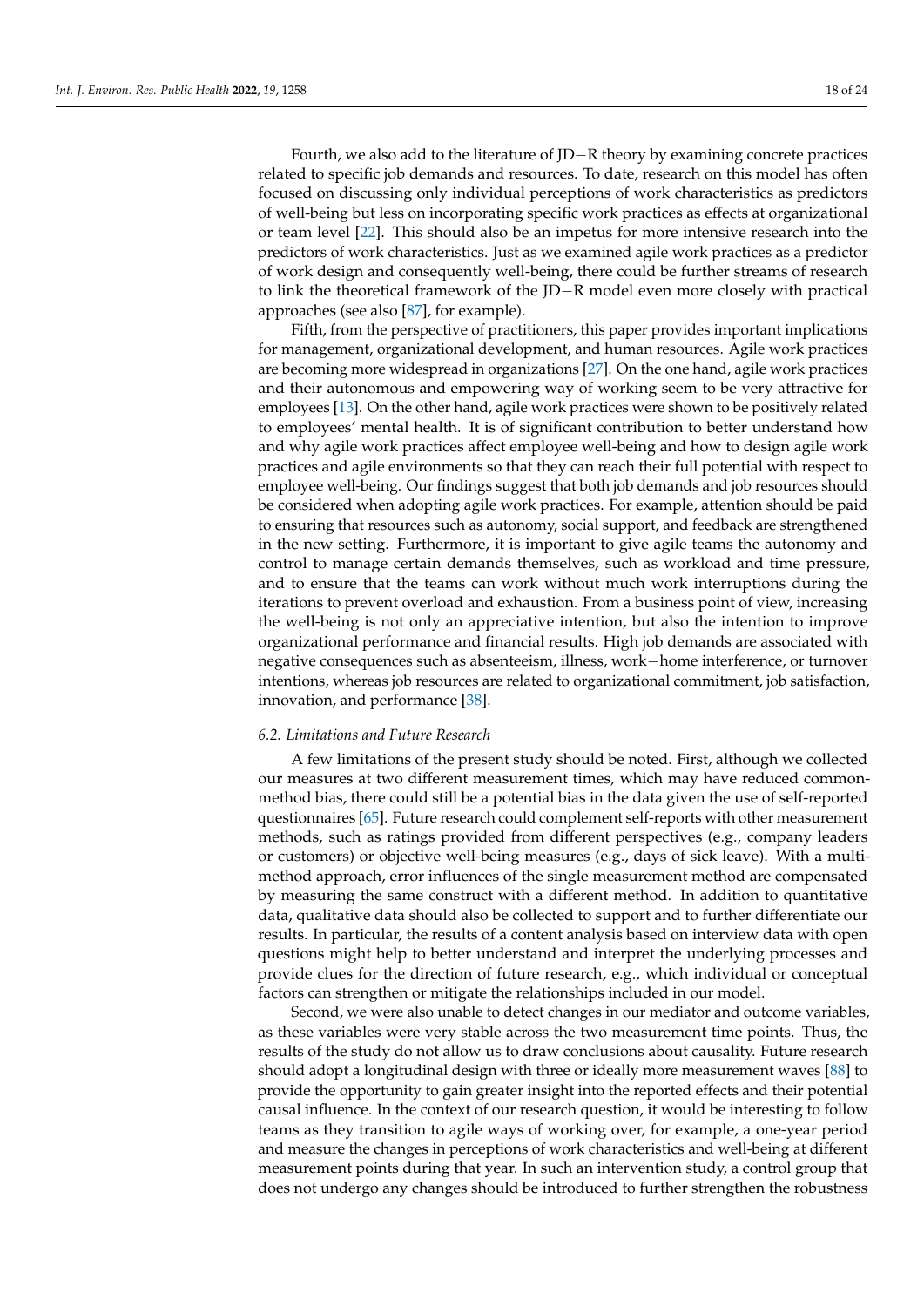of our results. It would also be a good approach to include entire teams in the sample and to investigate the changes at team level in comparison to individual changes via a multilevel approach.

Third, we surveyed a very broad population of employees (different countries, organizations, and industries) and showed that the results persist even when controlling for language differences in the questionnaire (German vs. English). Heterogeneity could thus be guaranteed for some aspects, but not for all. For example, all our participants were software development professionals. However, agile work practices not only are nowadays a common practice in the software industry but have been applied in various business areas [\[2\]](#page-20-1). Following the suggestion of Junker et al. [\[5\]](#page-20-4), it would be interesting to see in which contexts agile work practices have positive outcomes for individual well-being and in which contexts they might not. Study results have already shown that the agile way of working can be beneficial for teams beyond IT by being positively associated with the psychological safety climate, engagement, and performance of various functional areas of a bank [\[43\]](#page-21-17). However, it also has been discussed that agile teamwork does not necessarily unfold the benefits in every context [\[89\]](#page-23-6). Thus, replications of our study for different industries, groups of professionals, and cultural backgrounds of companies may help to make more nuanced, contextual statements here.

Fourth, in the theoretical part of this paper, we have already discussed a lack of consensus in the research field on how agile work practices should be defined and measured. We might not have captured all relevant dimensions of the concept, as agile work practices is a broader collection of practices than the four practices we have included. For example, agile work practices, which have been included in other studies but not in ours due to inconsistencies in measurement concept, include daily stand-up meetings [\[12\]](#page-20-11), customer relation and collaboration [\[13,](#page-20-12)[14\]](#page-20-13), use of burndown charts [\[12\]](#page-20-11), or continuous orientation [\[14\]](#page-20-13). The ambiguity about the construct of agile work practices calls for a systematic review of existing concepts and for a psychometric validation study to develop a valid measurement concept that can be used consistently across different studies. Only in this way can it be guaranteed that the results of different studies can be compared and integrated. With the systematic elaboration of a behavioral taxonomy of agility, researchers have already provided a starting point to develop a unified instrument with regards to workforce agility [\[3,](#page-20-2)[90\]](#page-23-7). Moreover, it is not necessarily the case that the same results can be replicated for the agile work practices we have not included. It may even be that the opposite is the case for some practices. Thus, it should be further explored in future research to determine the extent to which agile work practices can also reverse and pose risks to well-being [\[91\]](#page-23-8). For example, the frequent cooperation with customers is an essential feature for the success of agile development projects, which could cause additional stress, for example, when promises are made that cannot be kept [\[92\]](#page-23-9). Feelings of control through a high level of transparency and progress tracking as well as the risk of self-exploitation can be stress hazards in agile teams [\[16\]](#page-20-15). Pressure to perform, not to disappoint but to prove themselves to the team, could also be negatively related with well-being [\[62\]](#page-22-8).

Fifth, the timing of data collection should also be considered somewhat critically. The data were collected during the first six months of the COVID-19 pandemic. The risks and uncertainties posed by the pandemic also have a direct impact on employee wellbeing [\[93](#page-23-10)[,94\]](#page-23-11). After all, 20.8% of the study participants stated that their ability to work is strongly affected and 13.8% agreed that they are worried about their job because of the Corona crisis. However, research has shown that agile project management acted as a buffering job resource in the relationship between COVID-19 demands and emotional exhaustion [\[95\]](#page-23-12). From this, it can be assumed that the pandemic situation has strengthened the effects rather than weakened them. Nevertheless, it would certainly be advisable to repeat the study at a time that is not affected by a pandemic.

Sixth, we focused on investigating the direct and indirect effects of agile work practices, work characteristics, and well-being. What we did not show in our study, but what has been relatively stable results in the past, is the interaction effects of job demands and job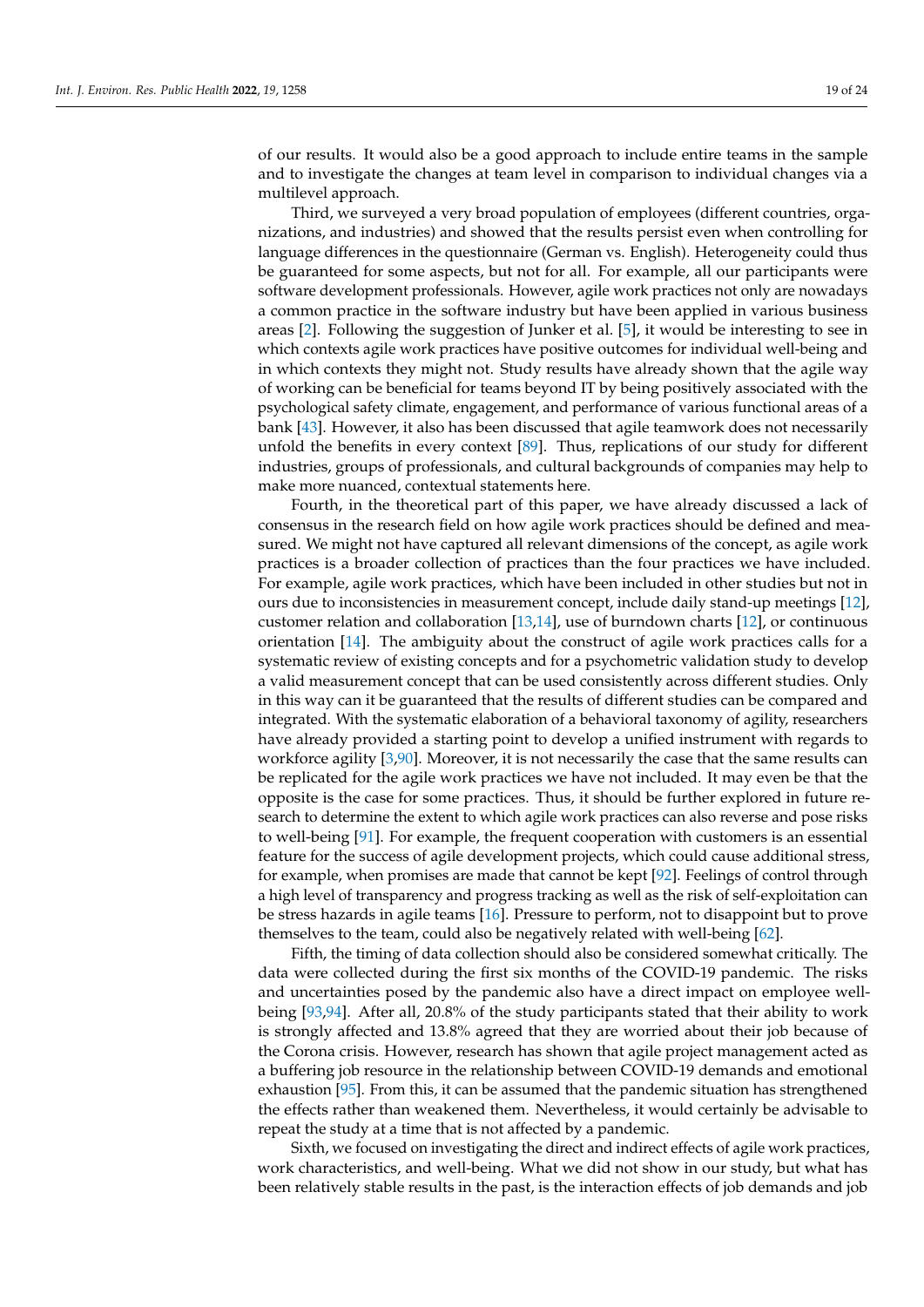resources on well-being proposed by the JD−R model [\[38\]](#page-21-12). Future studies should also consider this interaction effect, i.e., to what extent the interaction of job demands and job resources affects well-being in the context of agile work practices. It can be assumed that emotional fatigue will be highest for a high level of job demands and a low level of job resources, and that a high level of job resources can buffer the stress effect of job demands on negative outcomes. With a cross-over effect on engagement, it would be reasonable to assume that emotional engagement is lowest when job demands are high and job resources are low. However, there is no clear evidence in the other direction, as it is assumed that an intermediate level of job demands might be the optimum, not a low one.

Finally, what also remains open is the extent to which other variables, in particular personnel resources or the organizational context, can interact with job demands and job resources and thus influences the relationship between agile work practices and occupational well-being. For successful agile work, organizations need to create an environment with an autonomous, open, and collective culture [\[90,](#page-23-7)[96\]](#page-23-13). Instead of a directive, commandand-control style of leadership and micro-management, managers need to have trust that the team will make the right decisions [\[62](#page-22-8)[,97\]](#page-23-14). Agile leaders need to be able to create a climate to support innovation and psychological safety, so individuals can share information, support each other, and come up with creative ideas [\[24\]](#page-20-23). In addition, the organizational structure must be adapted to the structure of self-managing teams, which are more likely to be effective in low-hierarchical, decentralized organizations with less explicit rules, policies, and procedures [\[29](#page-21-3)[,30\]](#page-21-4). Regarding individual factors, previous studies showed, for example, how agility is related to extraversion [\[98,](#page-23-15)[99\]](#page-23-16), interpersonal skills, and sociability [\[100\]](#page-23-17). By addressing in future research how personal and organizational resources potentially influence the stress and motivation process in agile teams, it could be better understood why some employees in agile teams are apparently more resistant to strain and more engaged than others who work in the same environment and role.

# **7. Conclusions**

Subjective well-being of employees is becoming increasingly important in organizations, and it is nowadays recognized that well-being is a critical factor in human functioning and job performance [\[101\]](#page-23-18). Based on JD−R theory [\[19](#page-20-18)[,37\]](#page-21-11), we developed and tested a theoretical model to examine the relationships between agile work practices, work characteristics, and occupational well-being. In summary, we found that agile work practices are positively and indirectly related to occupational well-being via work characteristics, in particular job demands and job resources. On the one hand, agile work practices aim at a sustainable pace [\[14\]](#page-20-13) as well as a clear work focus [\[23\]](#page-20-22). Thus, energy-depleting job demands that are positively related with emotional fatigue, such as workload, time pressure, or work interruptions, can be reduced by agile work practices. On the other hand, agile work practices are designed to foster work characteristics identified as important job resources, which are positively associated with emotional engagement, such as autonomy, feedback, and social support [\[54–](#page-22-0)[56\]](#page-22-2). On a practical level, our findings indicate that for successful implementation of agile work practices, organizations need to consider the impact of job demands and job resources to strengthen employee well-being in the agile work context. Resources related to agile work practices need to be fostered, and certain stressful demands can be reduced.

**Author Contributions:** Conceptualization, S.R. and H.Z.; methodology, S.R. and H.Z.; formal analysis, S.R.; data curation, S.R.; writing—original draft preparation, S.R.; writing—review and editing, H.Z.; visualization, S.R. All authors have read and agreed to the published version of the manuscript.

**Funding:** This research received no external funding.

**Institutional Review Board Statement:** The study was conducted according to the guidelines of the Declaration of Helsinki. In Germany, correlational studies are exempt from institutional review board approval. The research was conducted in line with the ethical guidelines and requirements of the German Psychological Society. Participation in the study was voluntary and anonymous.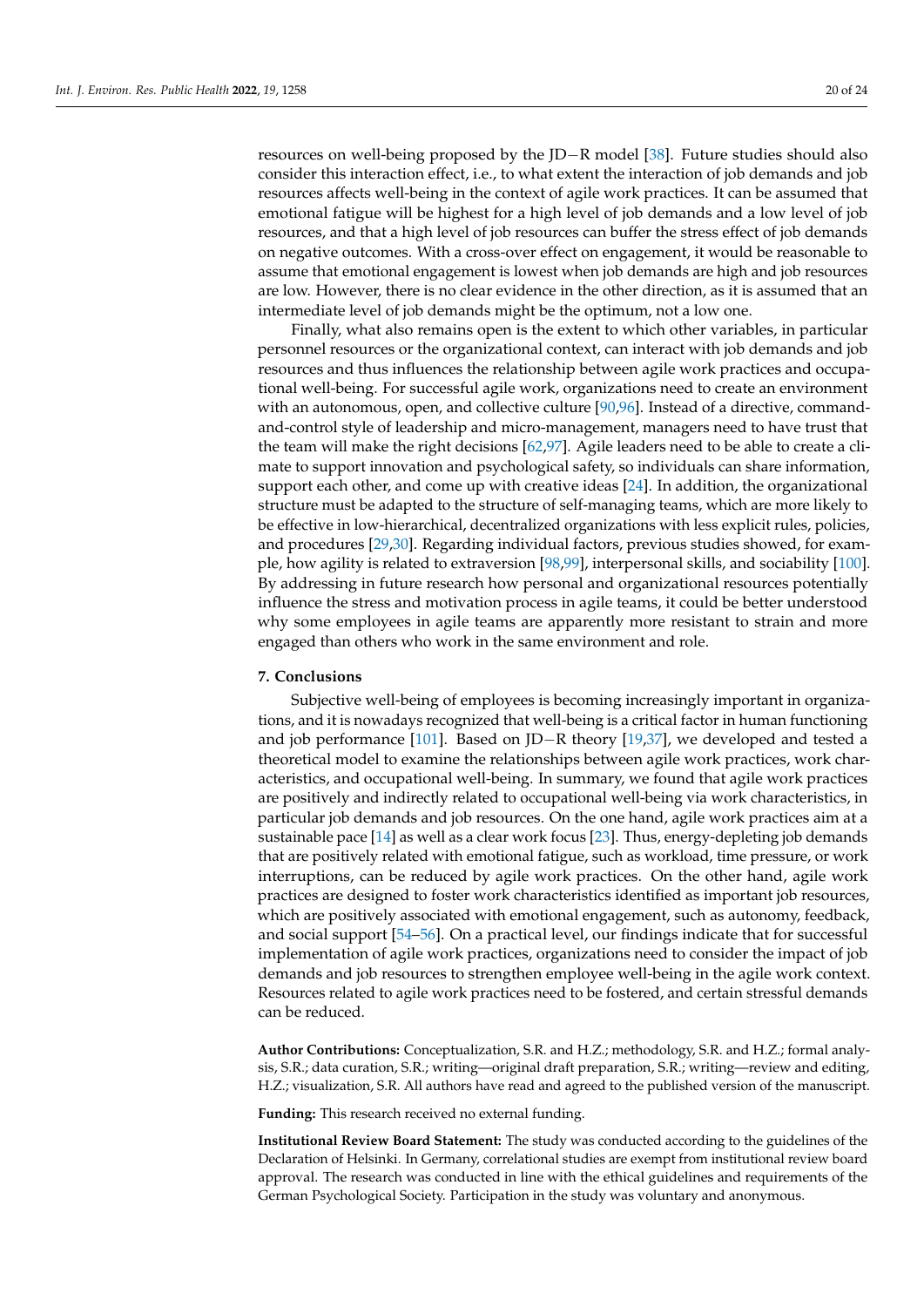**Informed Consent Statement:** Informed consent was obtained from all subjects involved in the study.

**Data Availability Statement:** Data supporting these findings is available via <https://osf.io/xpzbq> accessed on 22 December 2021.

**Conflicts of Interest:** The authors declare no conflict of interest.

# **References**

- <span id="page-20-0"></span>1. Pulakos, E.D.; Kantrowitz, T.; Schneider, B. What leads to organizational agility: It's not what you think. *Consult. Psychol. J.* **2019**, *71*, 305–320. [\[CrossRef\]](http://doi.org/10.1037/cpb0000150)
- <span id="page-20-1"></span>2. Conforto, E.C.; Salum, F.; Amaral, D.C.; da Silva, S.L.; de Almeida, L.F.M. Can agile project management be adopted by industries other than software development? *Proj. Manag. J.* **2014**, *45*, 21–34. [\[CrossRef\]](http://doi.org/10.1002/pmj.21410)
- <span id="page-20-2"></span>3. Petermann, M.K.H.; Zacher, H. Development of a behavioral taxonomy of agility in the workplace. *Int. J. Manag. Proj.* **2021**, *14*, 1383–1405. [\[CrossRef\]](http://doi.org/10.1108/IJMPB-02-2021-0051)
- <span id="page-20-3"></span>4. Beck, K.; Beedle, M.; van Bennekum, A.; Cockburn, A.; Fowler, M.; Grenning, J.; Highsmith, J.; Hunt, A. Manifesto for Agile Software Development. Available online: <http://agilemanifesto.org> (accessed on 8 November 2021).
- <span id="page-20-4"></span>5. Junker, T.L.; Bakker, A.B.; Gorgievski, M.J.; Derks, D. Agile work practices and employee proactivity: A multilevel study. *Hum. Relat.* **2021**, 1–29. [\[CrossRef\]](http://doi.org/10.1177/00187267211030101)
- <span id="page-20-5"></span>6. Lee, G.; Xia, W. Toward agile: An integrated analysis of quantitative and qualitative field data on software development agility. *MIS Q.* **2010**, *34*, 87–114. [\[CrossRef\]](http://doi.org/10.2307/20721416)
- <span id="page-20-6"></span>7. Conboy, K. Agility from first principles: Reconstructing the concept of agility in information systems development. *Inf. Syst. Res.* **2009**, *20*, 329–354. [\[CrossRef\]](http://doi.org/10.1287/isre.1090.0236)
- <span id="page-20-7"></span>8. Tripp, J.F.; Saltz, J.; Turk, D. Thoughts on current and future research on agile and lean: Ensuring relevance and rigor. In Proceedings of the 51st Hawaii International Conference on System Sciences, Maui, HI, USA, 2–6 January 2018; pp. 5465–5472. [\[CrossRef\]](http://doi.org/10.24251/HICSS.2018.681)
- <span id="page-20-8"></span>9. Prommegger, B.; Huck-Fries, V.; Wiesche, M.; Krcmar, H. Agile and attached: The impact of agile practices on agile team members' affective organisational commitment. In Proceedings of the 14th International Conference on Wirtschaftsinformatik, Siegen, Germany, 24–27 February 2019.
- <span id="page-20-9"></span>10. Dybå, T.; Dingsøyr, T. Empirical studies of agile software development: A systematic review. *Inf. Softw. Technol.* **2008**, *50*, 833–859. [\[CrossRef\]](http://doi.org/10.1016/j.infsof.2008.01.006)
- <span id="page-20-10"></span>11. Ryan, R.M.; Deci, E.L. Self-determination theory and the facilitation of intrinsic motivation, social development, and well-being. *Am. Psychol.* **2000**, *55*, 66–78. [\[CrossRef\]](http://doi.org/10.1037/0003-066X.55.1.68)
- <span id="page-20-11"></span>12. Tripp, J.F.; Riemenschneider, C.K.; Thatcher, J.B. Job satisfaction in agile development teams: Agile development as work redesign. *J. Assoc. Inf. Syst.* **2016**, *17*, 267–307. [\[CrossRef\]](http://doi.org/10.17705/1jais.00426)
- <span id="page-20-12"></span>13. Koch, J.; Schermuly, C.C. Who is attracted and why? How agile project management influences employee's attraction and commitment. *Int. J. Manag. Proj. Bus.* **2021**, *14*, 699–720. [\[CrossRef\]](http://doi.org/10.1108/IJMPB-02-2020-0063)
- <span id="page-20-13"></span>14. Tuomivaara, S.; Lindholm, H.; Känsälä, M. Short-term physiological strain and recovery among employees working with agile and lean methods in software and embedded ICT systems. *Int. J. Hum. Comput. Interact.* **2017**, *33*, 857–867. [\[CrossRef\]](http://doi.org/10.1080/10447318.2017.1294336)
- <span id="page-20-14"></span>15. Meier, A.; Kropp, M.; Anslow, C.; Biddle, R. Stress in agile software development: Practices and outcomes. In *Agile Processes in Software Engineering and Extreme Programming*; Springer: Berlin/Heidelberg, Germany, 2018. [\[CrossRef\]](http://doi.org/10.1007/978-3-319-91602-6_18)
- <span id="page-20-15"></span>16. Pfeiffer, S.; Sauer, S.; Ritter, T. Agile methods as stress management tools? An empirical study. *Work. Organ. Labour Glob.* **2019**, *13*, 20–36. [\[CrossRef\]](http://doi.org/10.13169/workorgalaboglob.13.2.0020)
- <span id="page-20-16"></span>17. Kakar, A.K. Investigating the motivating potential of software development methods: Insights from a work design perspective. *Pac. Asia J. Assoc. Inf. Syst.* **2017**, *9*, 65–96. [\[CrossRef\]](http://doi.org/10.17705/1pais.09404)
- <span id="page-20-17"></span>18. Parker, S.K. Beyond motivation: Job and work design for development, health, ambidexterity, and more. *Annu. Rev. Psychol.* **2014**, *65*, 661–691. [\[CrossRef\]](http://doi.org/10.1146/annurev-psych-010213-115208)
- <span id="page-20-18"></span>19. Demerouti, E.; Bakker, A.B.; Nachreiner, F.; Schaufeli, W.B. The job demands-resources model of burnout. *J. Appl. Psychol.* **2001**, *86*, 499–512. [\[CrossRef\]](http://doi.org/10.1037/0021-9010.86.3.499) [\[PubMed\]](http://www.ncbi.nlm.nih.gov/pubmed/11419809)
- <span id="page-20-19"></span>20. Rich, B.L.; Lepine, J.A.; Crawford, E.R. Job engagement: Antecedents and effects on job performance. *Acad. Manag. Ann.* **2010**, *53*, 617–635. [\[CrossRef\]](http://doi.org/10.5465/amj.2010.51468988)
- <span id="page-20-20"></span>21. Frone, M.R.; Tidwell, M.-C.O. Supplemental material for the meaning and measurement of work fatigue: Development and evaluation of the three-dimensional work fatigue inventory (3D-WFI). *J. Occup. Health Psychol.* **2015**, *20*, 273–288. [\[CrossRef\]](http://doi.org/10.1037/a0038700)
- <span id="page-20-21"></span>22. Bakker, A.B.; Demerouti, E. Multiple levels in job demands-resources theory: Implications for employee well−being and performance. In *Handbook of Well-Being*; Diener, E., Oishi, S., Tay, L., Eds.; Noba Scholar: Salt Lake City, UT, USA, 2018.
- <span id="page-20-22"></span>23. Schwaber, K.; Sutherland, J. The Scrum Guide: The Definitive Guide to Scrum: The Rules of the Game. Available online: <https://www.scrumguides.org> (accessed on 8 November 2021).
- <span id="page-20-23"></span>24. Sherehiy, B.; Karwowski, W. The relationship between work organization and workforce agility in small manufacturing enterprises. *Int. J. Ind. Ergon.* **2014**, *44*, 466–473. [\[CrossRef\]](http://doi.org/10.1016/j.ergon.2014.01.002)
- <span id="page-20-24"></span>25. Rousseau, V.; Aubé, C. Team self-managing behaviors and team effectiveness: The moderating effect of task routineness. *Group Organ. Manag.* **2010**, *35*, 751–781. [\[CrossRef\]](http://doi.org/10.1177/1059601110390835)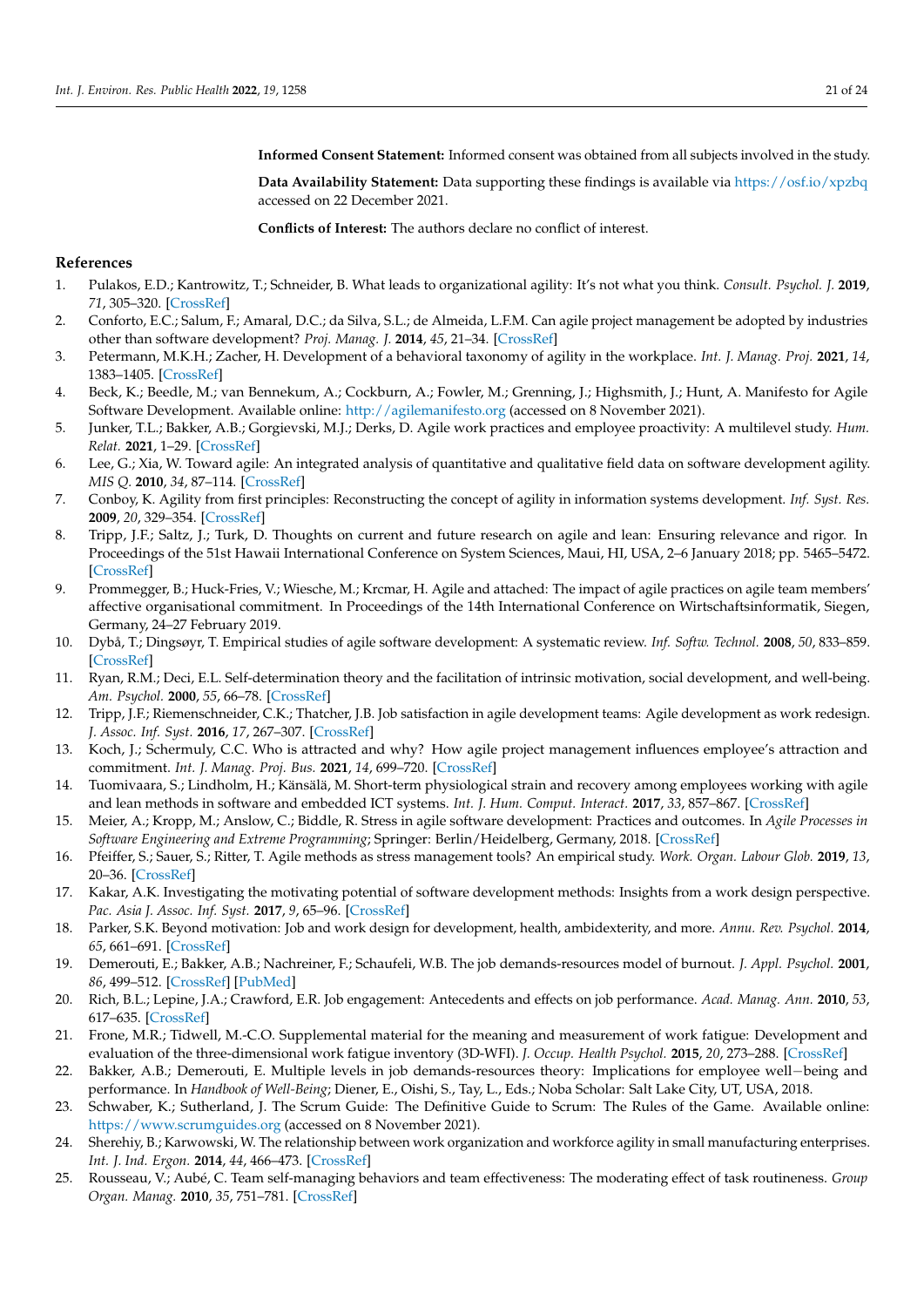- <span id="page-21-0"></span>26. Serrador, P.; Pinto, J.K. Does agile work?—A quantitative analysis of agile project success. *Int. J. Proj. Manag.* **2015**, *33*, 1040–1051. [\[CrossRef\]](http://doi.org/10.1016/j.ijproman.2015.01.006)
- <span id="page-21-1"></span>27. VersionOne. 13th Annual State of Agile Report. Available online: <https://www.stateofagile.com> (accessed on 8 November 2021).
- <span id="page-21-2"></span>28. Cockburn, A.; Highsmith, J. Agile software development, the people factor. *Computer* **2001**, *34*, 131–133. [\[CrossRef\]](http://doi.org/10.1109/2.963450)
- <span id="page-21-3"></span>29. Moe, N.B.; Dingsøyr, T.; Røyrvik, E.A. Putting agile teamwork to the test—A preliminary instrument for empirically assessing and improving agile software development. In Proceedings of the 10th International Conference, XP 2009, Sardinia, Italy, 25–29 May 2009. [\[CrossRef\]](http://doi.org/10.1007/978-3-642-01853-4_14)
- <span id="page-21-4"></span>30. Tata, J.; Prasad, S. Team self-management, organizational structure, and judgments of team effectiveness. *J. Manag. Issues* **2004**, *16*, 248–265.
- <span id="page-21-5"></span>31. Stettina, C.J.; Heijstek, W. Five agile factors: Helping self-management to self-reflect. *Commun. Comput. Inf. Sci.* **2011**, *172*, 84–96. [\[CrossRef\]](http://doi.org/10.1007/978-3-642-22206-1_8)
- <span id="page-21-6"></span>32. Malik, M.; Sarwar, S.; Orr, S. Agile practices and performance: Examining the role of psychological empowerment. *Int. J. Proj. Manag.* **2021**, *39*, 10–20. [\[CrossRef\]](http://doi.org/10.1016/j.ijproman.2020.09.002)
- <span id="page-21-7"></span>33. Andriyani, Y.; Hoda, R.; Amor, R. Reflection in agile retrospectives. In Proceedings of the 18th International Conference, XP 2017, Cologne, Germany, 22–26 May 2017. [\[CrossRef\]](http://doi.org/10.1007/978-3-319-57633-6_1)
- <span id="page-21-8"></span>34. Diener, E.; Sandvik, E.; Pavot, W. Happiness is the frequency, not the intensity, of positive versus negative affect. In *Subjective Well-Being: An Interdisciplinary Perspective*; Strack, F., Argyle, M., Schwarz, N., Eds.; Springer: Dordrecht, The Netherlands, 1991.
- <span id="page-21-9"></span>35. Weziak-Bialowolska, D.; Białowolski, P.; Sacco, P.; Vanderweele, T.; Mcneely, E. Well-being in life and well-being at work: Which comes first? Evidence from a longitudinal study. *Front. Public Health* **2020**, *8*, 103. [\[CrossRef\]](http://doi.org/10.3389/fpubh.2020.00103)
- <span id="page-21-10"></span>36. Loewe, N.; Bagherzadeh, M.; Araya-Castillo, L.; Thieme, C.; Batista-Foguet, J.M. Life domain satisfactions as predictors of overall life satisfaction among workers: Evidence from Chile. *Soc. Indic. Res.* **2014**, *118*, 71–86. [\[CrossRef\]](http://doi.org/10.1007/s11205-013-0408-6)
- <span id="page-21-11"></span>37. Schaufeli, W.B.; Bakker, A.B. Job demands, job resources, and their relationship with burnout and engagement: A multi-sample study. *J. Organ. Behav.* **2004**, *25*, 293–315. [\[CrossRef\]](http://doi.org/10.1002/job.248)
- <span id="page-21-12"></span>38. Schaufeli, W.B.; Taris, T.W. A critical review of the job demands-resources model: Implications for improving work and health. In *Bridging Occupational, Organizational and Public Health*; Springer: Dordrecht, The Netherlands, 2014. [\[CrossRef\]](http://doi.org/10.1007/978-94-007-5640-3_4)
- <span id="page-21-13"></span>39. Hennel, P.; Rosenkranz, C. Investigating the "Socio" in Socio-technical development: The case for psychological safety in agile information systems development. *Proj. Manag.* **2020**, *52*, 11–30. [\[CrossRef\]](http://doi.org/10.1177/8756972820933057)
- <span id="page-21-14"></span>40. Mannaro, K.; Melis, M.; Marchesi, M. Empirical analysis on the satisfaction of IT employees comparing XP practices with other software development methodologies. In Proceedings of the 5th International Conference, XP 2004, Garmisch-Partenkirchen, Germany, 6–10 June 2004.
- <span id="page-21-15"></span>41. Setor, T.; Joseph, D. When agile means staying: The relationship between agile development usage and individual IT professional outcomes. In Proceedings of the SIGMIS-CPR 2019—Proceedings of the 2019 Computers and People Research Conference, Nashville, TN, USA, 20–22 June 2019; Association for Computing Machinery: New York, NY, USA, 2019. [\[CrossRef\]](http://doi.org/10.1145/3322385.3322387)
- <span id="page-21-16"></span>42. Huck-Fries, V.; Prommegger, B.; Wiesche, M.; Krcmar, H. The role of work engagement in agile software development: Investigating job demands and job resources. In Proceedings of the Annual Hawaii International Conference on System Science, Maui, HI, USA, 8 February 2019. [\[CrossRef\]](http://doi.org/10.24251/HICSS.2019.844)
- <span id="page-21-17"></span>43. Peeters, T.; Van De Voorde, K.; Paauwe, J. The effects of working agile on team performance and engagement. *Team Perform. Manag.* **2022**. [\[CrossRef\]](http://doi.org/10.1108/TPM-07-2021-0049)
- <span id="page-21-18"></span>44. Kalleberg, A.L.; Nesheim, T.; Olsen, K.M. Is participation good or bad for workers? *Acta Sociol.* **2009**, *52*, 99–116. [\[CrossRef\]](http://doi.org/10.1177/0001699309103999)
- <span id="page-21-19"></span>45. Van Mierlo, H.; Rutte, C.G.; Vermunt, J.K.; Kompier, M.A.J.; Doorewaard, J.A.C.M. A multi-level mediation model of the relationships between team autonomy, individual task design and psychological well-being. *J. Occup. Organ. Psychol.* **2007**, *80*, 647–664. [\[CrossRef\]](http://doi.org/10.1348/096317907X196886)
- <span id="page-21-20"></span>46. Bakker, A.B.; Demerouti, E.; Sanz-Vergel, A.I. Burnout and work engagement: The JD–R approach. *Annu. Rev. Organ. Psychol. Organ. Behav.* **2014**, *1*, 389–411. [\[CrossRef\]](http://doi.org/10.1146/annurev-orgpsych-031413-091235)
- <span id="page-21-21"></span>47. Van Mierlo, H.; Rutte, C.G.; Seinen, B.; Kompier, M. Autonomous teamwork and psychological well-being. *Eur. J. Work Organ. Psychol.* **2001**, *10*, 291–301. [\[CrossRef\]](http://doi.org/10.1080/13594320143000681)
- <span id="page-21-22"></span>48. Laanti, M. Agile and wellbeing—stress, empowerment, and performance in scrum and kanban teams. In Proceedings of the 46th Annual Hawaii International Conference on System Sciences, Wailea, HI, USA, 7–10 January 2013. [\[CrossRef\]](http://doi.org/10.1109/HICSS.2013.74)
- <span id="page-21-23"></span>49. Dhar, R.L.; Dhar, M. Job Stress, Coping process and intentions to leave: A study of information technology professionals working in India. *Soc. Sci. J.* **2010**, *47*, 560–577. [\[CrossRef\]](http://doi.org/10.1016/j.soscij.2010.01.006)
- <span id="page-21-24"></span>50. Singh, P.; Suar, D.; Leiter, M.P. Antecedents, work-related consequences, and buffers of job burnout among Indian software developers. *J. Leadersh. Organ. Stud.* **2012**, *19*, 83–104. [\[CrossRef\]](http://doi.org/10.1177/1548051811429572)
- <span id="page-21-25"></span>51. Gerlmaier, A.; Latniak, E. Psychische belastungen in der IT-projektarbeit—Betriebliche ansatzpunkte der gestaltung und ihre grenzen. In *Immer Schneller, Immer Mehr*; Springer Fachmedien Wiesbaden: Wiesbaden, Germany, 2013. [\[CrossRef\]](http://doi.org/10.1007/978-3-658-01445-2_8)
- <span id="page-21-26"></span>52. Crawford, E.R.; LePine, J.A.; Rich, B.L. Linking job demands and resources to employee engagement and burnout: A theoretical extension and meta-analytic test. *J. Appl. Psychol.* **2010**, *95*, 834–848. [\[CrossRef\]](http://doi.org/10.1037/a0019364) [\[PubMed\]](http://www.ncbi.nlm.nih.gov/pubmed/20836586)
- <span id="page-21-27"></span>53. LePine, J.A.; LePine, M.A.; Jackson, C.L. Challenge and hindrance stress: Relationships with exhaustion, motivation to learn, and learning performance. *J. Appl. Psychol.* **2004**, *89*, 883–891. [\[CrossRef\]](http://doi.org/10.1037/0021-9010.89.5.883)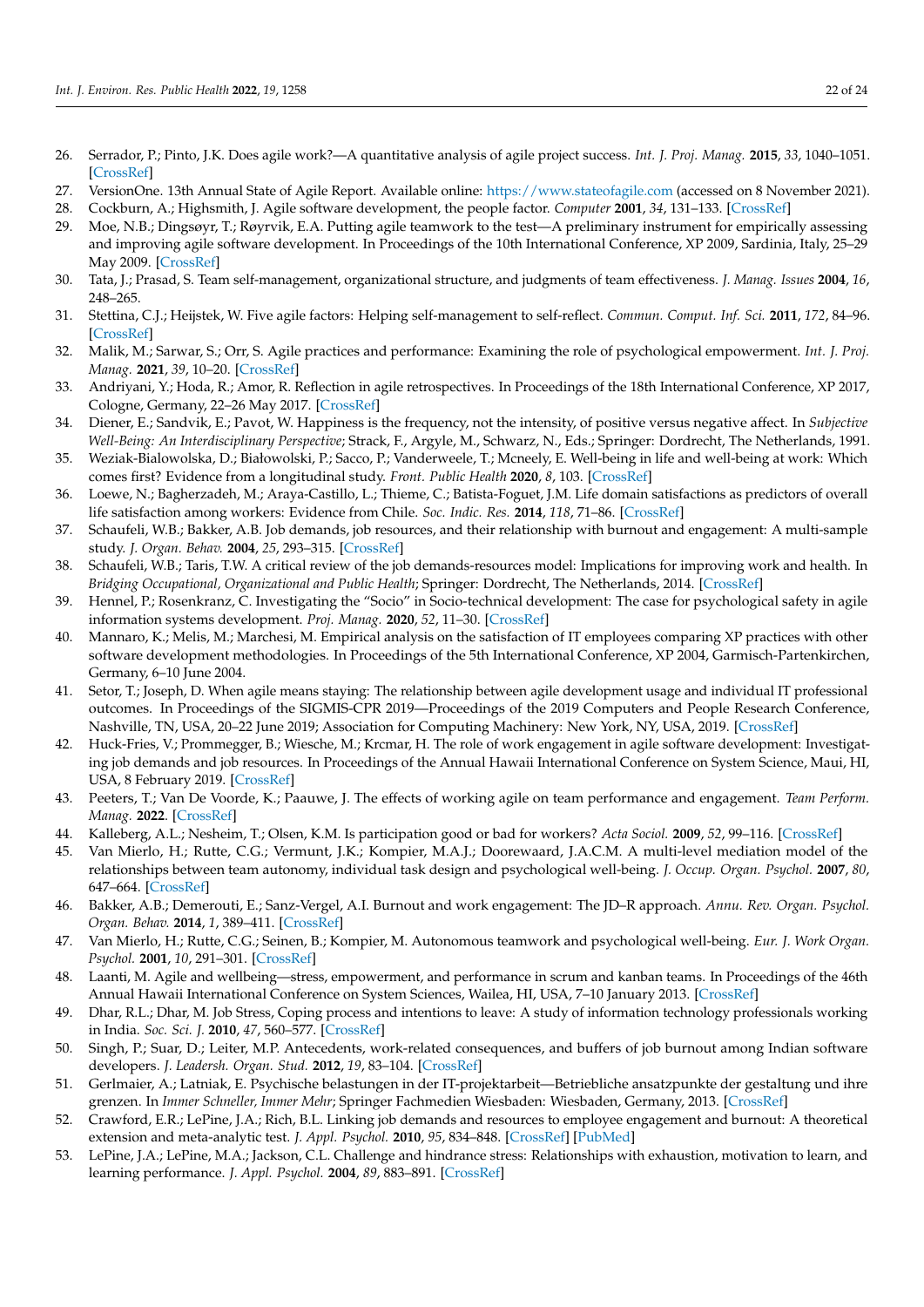- <span id="page-22-0"></span>54. Moe, N.B.; Aurum, A.; Dybå, T. Challenges of shared decision-making: A multiple case study of agile software development. *Inf. Softw. Technol.* **2012**, *54*, 853–865. [\[CrossRef\]](http://doi.org/10.1016/j.infsof.2011.11.006)
- <span id="page-22-1"></span>55. Hummel, M.; Rosenkranz, C.; Holten, R. The role of social agile practices for direct and indirect communication in information systems development teams. *Commun. Assoc. Inf. Syst.* **2015**, *36*, 273–300. [\[CrossRef\]](http://doi.org/10.17705/1CAIS.03615)
- <span id="page-22-2"></span>56. Whitworth, E.; Biddle, R. The social nature of agile teams. In Proceedings of the AGILE 2007, Washington, DC, USA, 13–17 August 2007. [\[CrossRef\]](http://doi.org/10.1109/AGILE.2007.60)
- <span id="page-22-3"></span>57. Hackman, J.R.; Oldham, G.R. Motivation through the design of work: Test of a theory. *Organ. Behav. Hum. Perform.* **1976**, *16*, 250–279. [\[CrossRef\]](http://doi.org/10.1016/0030-5073(76)90016-7)
- <span id="page-22-4"></span>58. Gagné, M.; Bhave, D. Autonomy in the workplace: An essential ingredient to employee engagement and well-being in every culture. In *Human Autonomy in Cross-Cultural Context: Perspectives on the Psychology of Agency, Freedom, and Well-Being*; Chrikov, V.I., Ryan, R.M., Sheldon, K., Eds.; Springer: Singapore, 2011; pp. 163–187. [\[CrossRef\]](http://doi.org/10.1007/978-90-481-9667-8_8)
- <span id="page-22-5"></span>59. Morgeson, F.P.; Humphrey, S.E. The work design questionnaire (WDQ): Developing and validating a comprehensive measure for assessing job design and the nature of work. *J. Appl. Psychol.* **2006**, *91*, 1321–1339. [\[CrossRef\]](http://doi.org/10.1037/0021-9010.91.6.1321) [\[PubMed\]](http://www.ncbi.nlm.nih.gov/pubmed/17100487)
- <span id="page-22-6"></span>60. McHugh, O.; Conboy, K.; Lang, M. Using agile practices to influence motivation within IT project teams. *Scand. J. Inf. Syst.* **2011**, *23*, 85–110.
- <span id="page-22-7"></span>61. Tessem, B. Individual empowerment of agile and non-agile software developers in small teams. *Inf. Softw. Technol.* **2014**, *56*, 873–889. [\[CrossRef\]](http://doi.org/10.1016/j.infsof.2014.02.005)
- <span id="page-22-8"></span>62. McHugh, O.; Conboy, K.; Lang, M. Agile practices: The impact on trust in software project teams. *IEEE Softw.* **2012**, *29*, 71–76. [\[CrossRef\]](http://doi.org/10.1109/MS.2011.118)
- <span id="page-22-9"></span>63. Maslach, C.; Jackson, S.E. Burnout in organization settings. *Appl. Soc. Psychol. Annu.* **1984**, *5*, 133–153.
- <span id="page-22-10"></span>64. Pikkarainen, M.; Haikara, J.; Salo, O.; Abrahamsson, P.; Still, J. The impact of agile practices on communication in software development. *Empir. Softw. Eng.* **2008**, *13*, 303–337. [\[CrossRef\]](http://doi.org/10.1007/s10664-008-9065-9)
- <span id="page-22-11"></span>65. Podsakoff, P.M.; MacKenzie, S.B.; Lee, J.-Y.; Podsakoff, N.P. Common method biases in behavioral research: A critical review of the literature and recommended remedies. *J. Appl. Psychol.* **2003**, *88*, 879–903. [\[CrossRef\]](http://doi.org/10.1037/0021-9010.88.5.879)
- <span id="page-22-12"></span>66. Spector, P.E.; Jex, S.M. Development of four self-report measures of job stressors and strain: Interpersonal conflict at work scale, organizational constraints scale, quantitative workload inventory, and physical symptoms inventory. *J. Occup. Health Psychol.* **1998**, *3*, 356–367. [\[CrossRef\]](http://doi.org/10.1037/1076-8998.3.4.356)
- <span id="page-22-13"></span>67. Semmer, N.K.; Zapf, D.; Dunckel, H. Instrument zur stressbezogenen tätigkeitsanalyse ISTA. In *Handbuch Psychologischer Arbeitsanalyseverfahren*; Dunckel, H., Ed.; Verlag der Fachvereine Hochschulverlag: Zürich, Switzerland, 1999; pp. 179–204.
- <span id="page-22-14"></span>68. Stanton, J.M.; Sinar, E.F.; Balzer, W.K.; Smith, P.C. Issues and strategies for reducing the length of self-report scales. *Pers. Psychol.* **2002**, *55*, 167–194. [\[CrossRef\]](http://doi.org/10.1111/j.1744-6570.2002.tb00108.x)
- <span id="page-22-15"></span>69. Stegmann, S.; van Dick, R.; Ullrich, J.; Charalambous, J.; Menzel, B.; Egold, N.; Wu, T.T.C. Der work design questionnaire: Vorstellung und erste validierung einer deutschen version. *Z ARB ORGAN* **2010**, *54*, 1–28. [\[CrossRef\]](http://doi.org/10.1026/0932-4089/a000002)
- <span id="page-22-16"></span>70. Haynes, C.E.; Wall, T.D.; Bolden, R.I.; Stride, C.; Rick, J.E. Measures of perceived work characteristics for health services research: Test of a measurement model and normative data. *Br. J. Health Psychol.* **1999**, *4*, 257–275. [\[CrossRef\]](http://doi.org/10.1348/135910799168614)
- <span id="page-22-17"></span>71. Etchegaray, J.M.; Thomas, E.J. Engaging employees: The importance of high-performance work systems for patient safety. *J. Patient Saf.* **2015**, *11*, 221–227. [\[CrossRef\]](http://doi.org/10.1097/PTS.0000000000000076)
- <span id="page-22-18"></span>72. Takeuchi, R.; Lepak, D.P.; Wang, H.; Takeuchi, K. An empirical examination of the mechanisms mediating between highperformance work systems and the performance of Japanese organizations. *J. Appl. Psychol.* **2007**, *92*, 1069–1083. [\[CrossRef\]](http://doi.org/10.1037/0021-9010.92.4.1069)
- <span id="page-22-19"></span>73. Zacharatos, A.; Barling, J.; Iverson, R.D. High-performance work systems and occupational safety. *J. Appl. Psychol.* **2005**, *90*, 77–93. [\[CrossRef\]](http://doi.org/10.1037/0021-9010.90.1.77)
- <span id="page-22-20"></span>74. Zhang, M.; Zhu, C.J.; Dowling, P.J.; Bartram, T. Exploring the effects of high-performance work systems (HPWS) on the work-related well-being of Chinese hospital employees. *Int. J. Hum. Resour. Manag.* **2013**, *24*, 3196–3212. [\[CrossRef\]](http://doi.org/10.1080/09585192.2013.775026)
- <span id="page-22-21"></span>75. Messersmith, J.G.; Patel, P.C.; Lepak, D.P.; Gould-Williams, J. Unlocking the black box: Exploring the link between highperformance work systems and performance. *J. Appl. Psychol.* **2011**, *96*, 1105–1118. [\[CrossRef\]](http://doi.org/10.1037/a0024710)
- <span id="page-22-22"></span>76. RStudio Team. *RStudio: Integrated Development Environment for R (Version 1.4.1106)*; RStudio PBC: Boston, MA, USA, 2021; Available online: <http://www.rstudio.com/> (accessed on 22 December 2021).
- <span id="page-22-23"></span>77. Rosseel, Y. Lavaan: An R package for structural equation modeling. *J. Stat. Softw.* **2012**, *48*, 1–36. [\[CrossRef\]](http://doi.org/10.18637/jss.v048.i02)
- <span id="page-22-24"></span>78. Anderson, J.C.; Gerbing, D.W. Structural equation modeling in practice: A review and recommended two-step approach. *Psychol. Bull.* **1988**, *103*, 411–423. [\[CrossRef\]](http://doi.org/10.1037/0033-2909.103.3.411)
- <span id="page-22-25"></span>79. Schermelleh-Engel, K.; Moosbrugger, H.; Müller, H. Evaluating the fit of structural equation models: Tests of significance and descriptive goodness-of-fit measures. *Methods Psychol. Res.* **2003**, *8*, 23–74.
- <span id="page-22-26"></span>80. Hair, J.F.; Anderson, R.E.; Tatham, R.L.; Black, W.C. *Multivariate Data Analysis*, 5th ed.; Prentice Hall: Upper Saddle River, NJ, USA, 1998.
- <span id="page-22-27"></span>81. Van den Broeck, A.; Vansteenkiste, M.; De Witte, H.; Lens, W. Explaining the relationships between job characteristics, burnout, and engagement: The role of basic psychological need satisfaction. *Work Stress.* **2008**, *22*, 277–294. [\[CrossRef\]](http://doi.org/10.1080/02678370802393672)
- <span id="page-22-28"></span>82. Lepine, J.A.; Podsakoff, N.P.; Lepine, M.A. A meta-analytic test of the challenge stressor-hindrance stressor framework: An explanation for inconsistent relationships among stressors and performance. *Acad. Manag. J.* **2005**, *48*, 764–775. [\[CrossRef\]](http://doi.org/10.5465/amj.2005.18803921)